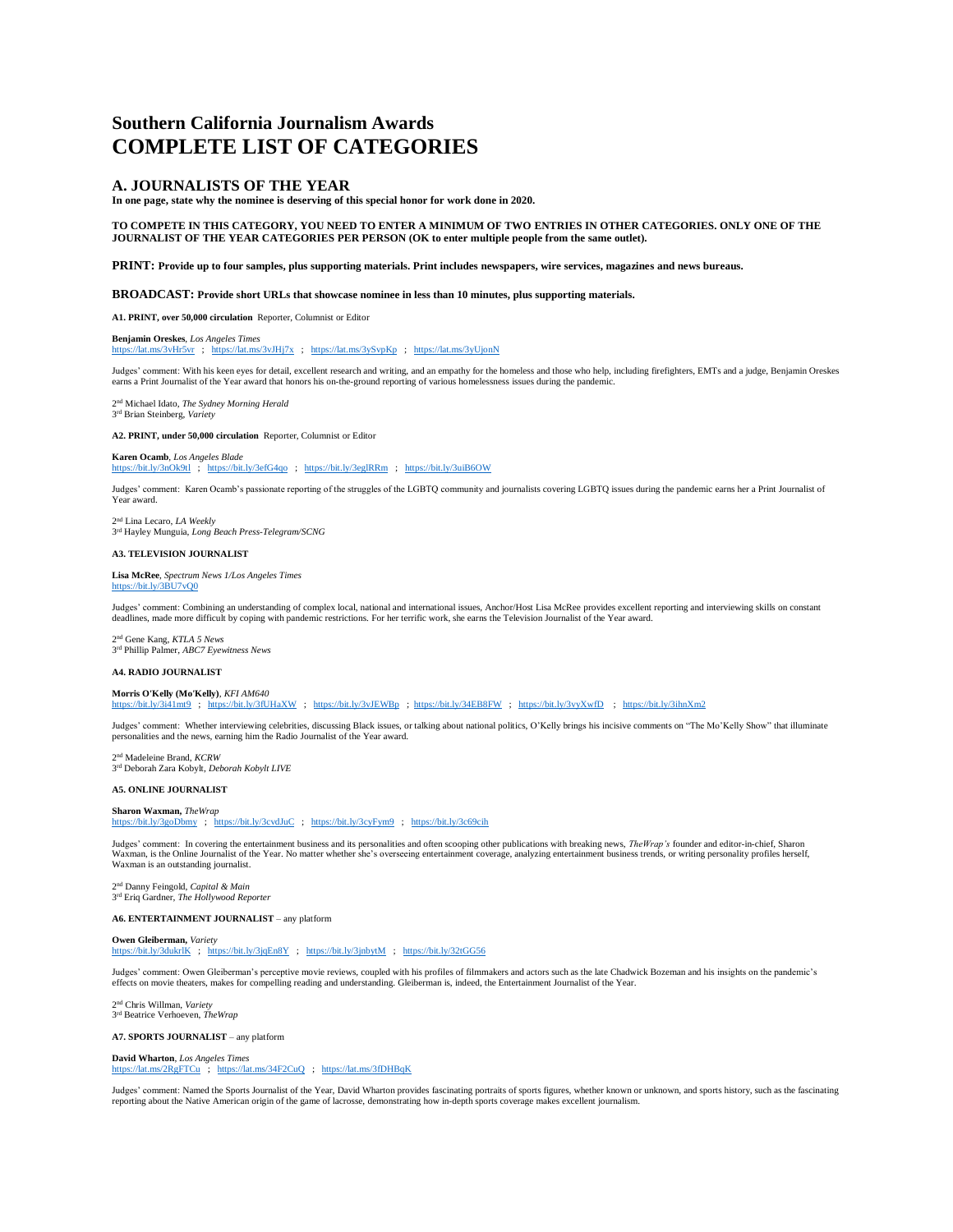2 nd David Pingalore, *KTLA 5 News*

#### **A8. PHOTOJOURNALIST/VIDEOGRAPHER**

**Ringo Chiu,** Freelance

<https://youtu.be/aQ7ah88ruAE>; <https://youtu.be/QPiDJSIDqwc>; <https://youtu.be/6jfCiUezAnw>

Judges' comment: In a year of tragedy, beginning with the grief over Kobe Bryant's and others' deaths through the pandemic and protests to wildfires, Ringo Chiu captured stunning, jawdropping photographs. Yet he also photographed scenes of happiness and sports action, earning him the Photojournalist/Videographer of the Year.

2 nd Eric Waldron, *KCET* 3 rd Marcus Yam, *Los Angeles Times*

## **B. ALL MEDIA PLATFORMS Print, Radio, TV or Online.**

## **B1. PUBLIC SERVICE NEWS or FEATURE**

**Dan Ross,** *Capital & Main*, "Why Is It Taking So Long to Clean Up L.A.'s Exide Mess?" <https://bit.ly/3vH4M9f>; <https://bit.ly/3c5rwI8>; <https://bit.ly/3uEPXTe>; <https://bit.ly/2SO8uza>; <https://bit.ly/3wR4KvR>; <https://bit.ly/3yRW9uA>; <https://bit.ly/3uGdrHL>

Judges' comment: A stunning, thoroughly-reported account of how government watchdogs failed a poor and powerless Los Angeles neighborhood devastated by lead and arsenic contamination.

2<sup>nd</sup> Danny Feingold, *Capital & Main*, "Death Trap: When COVID-19 Hit L.A. Nursing Homes, Where Was the County's Department of Public Health?" 3 rd Juan Devis, Justin Cram, Jaime Morgan-Munoz, Matthew Crotty and Cathy Hue, *KCET*, "Power and Health"

### **B2. CONSUMER NEWS or FEATURE**

**Robin Urevich,** *Capital & Main*, "Homeward Bound" <https://bit.ly/3wPxbKx>; <https://bit.ly/3fLOzu9>; <https://bit.ly/34R20Tj>; <https://bit.ly/3g12MlD>; <https://bit.ly/3iaeBZm>

Judges' comment: This series of articles provides a thorough understanding and background of the affordable housing market and how California's legal system manipulated rent control for the<br>benefit of the real estate indus

2 nd Kiera Feldman, *Los Angeles Times*, "Fumed Out"

3 rd Geoffrey Mohan, *Los Angeles Times*, "You See the Warnings Everywhere. But Does Prop. 65 Really Protect You?"

#### **B3A. ACTIVISM JOURNALISM, Broadcast**

**Juan Devis, Matthew Crotty, Nicky Milne, Kim Spencer and Jon Christensen**, *KCET*, "Earth Focus: The Youth Climate Movement Around the World" https://bit.ly/3n

Judges' comment: In a moving, well-done broadcast, KCET wove the stories of four young people worldwide dealing with climate change issues, from island flooding to wildfires. An outstanding exploration of social activism by young people.

2 nd Monica Lopez, *Making Contact*, "Frontline East LA"

3 rd Giselle Fernandez, Seth Katz and Anaconda Street Productions, *Spectrum News 1 SoCal*, "LA Stories with Giselle Fernandez: Reverend James Lawson"

### **B3B. ACTIVISM JOURNALISM Print/Online**

**Angelika Albaladejo,** *Capital & Main*, "Death, Miscarriage and COVID-19: Inside ICE Air's History of Medical Neglect" <https://bit.ly/2Tz8Muo>

Judges' comment: In a highly category, this moving unbiased story uses hard facts to build a fire under the reader in a call-to-action. It's a textbook example for activism journalism.

2 nd Bill Gifford, Jim Krantz, Peter Flax and Rudi Uebelhoer, *The Red Bulletin*, "Monumental Effort" 3<sup>rd</sup> Daniel Guss, *CityWatchLA*, "Yale University's Brand, Tied to Slave Trader, Should Be Canceled"

#### **B4. MEDICAL/HEALTH REPORTING**

**Maria La Ganga,** *Los Angeles Times*, "A Family Wonders If They Should Hope a Loved One with COVID-19 Lives or Help Him Die"

Judges' comment: The writing is so deliberate and thoughtful every tear is documented, but not one is maudlin. Hauntingly written and a standout in a very competitive field.

2 nd Gina Pollack, Andy Viner, Robert McDonnell, Helki Frantzen and Karen Foshay, *KCET*, "SoCal Connected: Fire Station 9" 3<sup>rd</sup> Larry Buhl, *Capital & Main*, "New Law Aims to Expand Access to HIV Prevention — But Will It?"

#### **B5. SCIENCE REPORTING**

<https://lat.ms/3c3wx3U>

**Thomas Curwen,** *Los Angeles Times*, "Comet Tails and a Trojan Horse: One Laboratory's Hunt for a COVID-19 Vaccine" <https://lat.ms/3sUyuW0>

Judges' comment: This piece of journalism combined the storytelling and explanatory writing that are both necessary to make a quality piece of reporting on a difficult subject. This entry told a story about a topic that had the eyes of the entire world and made it fresh, engaging and meaningful.

2<sup>nd</sup> Juan Devis, Matthew Crotty, Nicky Milne, Kim Spencer and Jon Christensen, *KCET*, "Ear<br>3<sup>rd</sup> Susan Karlin, *Fast Company,* "Meet Mars 2020, NASA's Rover for Finding Life on Mars" I Juan Devis, Matthew Crotty, Nicky Milne, Kim Spencer and Jon Christensen, *KCET*, "Earth Focus: Coal Mining in South Africa"

#### **B6. TECHNOLOGY REPORTING**

**Alena Maschke,** *Long Beach Post*, "Lies, Manipulations, Impersonations: 'Dirty Tricks' on Social Media Descend on Local Politics" <https://bit.ly/3uFHwqT>

Judges' comment: The conflict between technology and humanity is perfectly illustrated on an immediate and direct basis — with intriguing twists and turns.

2 nd Matthew Leising, *Bloomberg Businessweek*, "My Trip Down the Crypto Rabbit Hole in Search of the DAO Hacker" 3 rd Lisa Niver, *Thrive Global*, "Is Talking Through Technology Making You More Human? With Rana el Kaliouby"

#### **B7. TRAVEL REPORTING**

**Mary Melton,** *Alta Journal*, "A Mother's Road" <https://bit.ly/3gAPexo>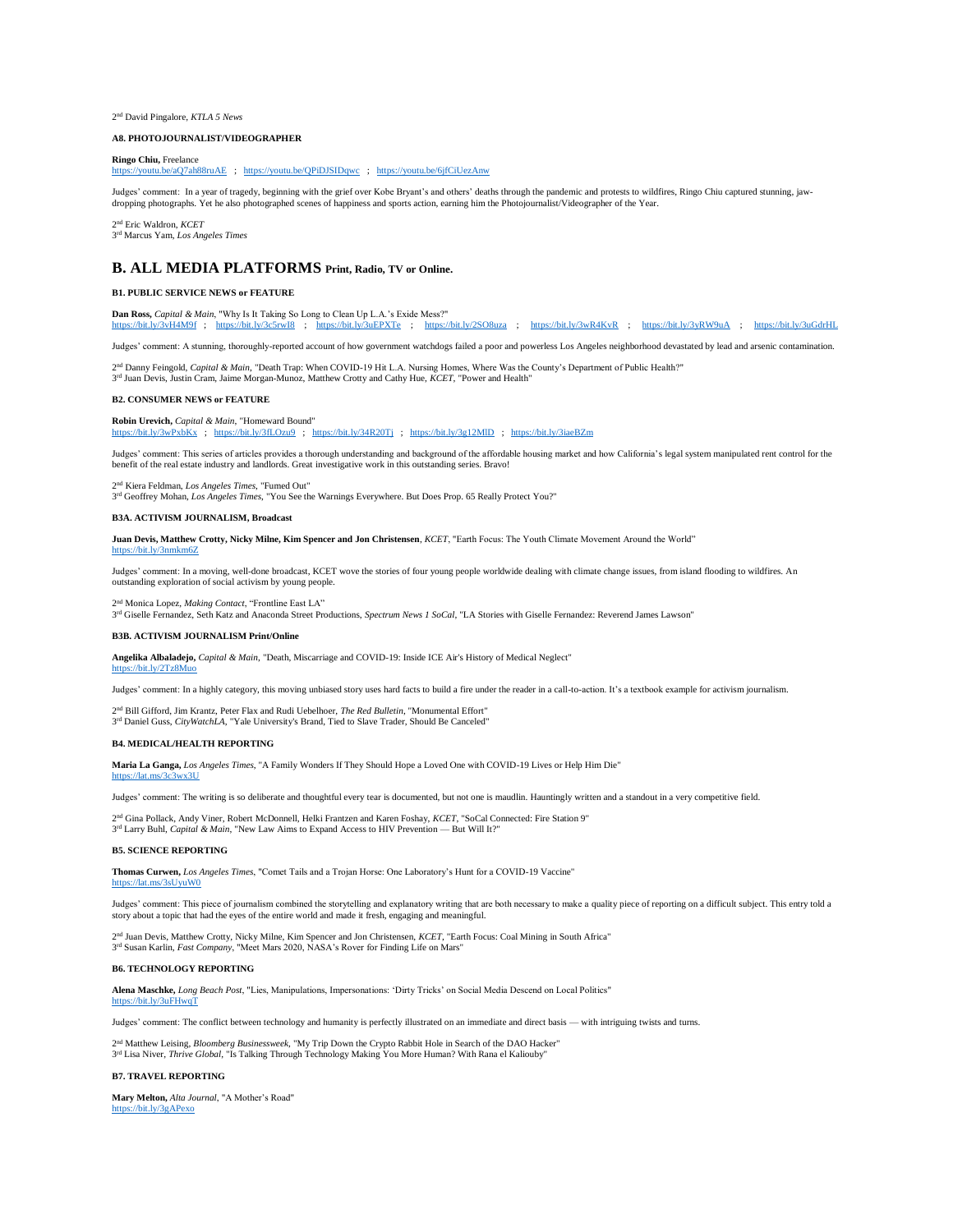Judges' comment: An appealing story of autism reaching a wide range of readers that not only warms the heart but increases understanding.

2 nd Brad A. Johnson, *Food & Travel (blog)*, "The Disappearing Art & Rhythm of Chinese Tea in Hong Kong" 3 rd Laura Fraser, *Alta Journal*, "The Life of a Ghost Town"

## **B8A. LOCAL POLITICAL/GOVERNMENT REPORTING (Print/Online)**

**Melody Gutierrez,** *Los Angeles Times*, "Million-dollar Views, Cheap Rent and Allegations of Favoritism at California State Parks" <https://lat.ms/3sUyZPS>

Judges' comment: It's easy for a reader to see how much thought went into this unique story and how much work it took to nail the sourcing. This is the journalism you expect, visually and in written word, from Los Angeles Times staffers.

2<sup>nd</sup> Jason Ruiz, Jeremiah Dobruck and Joel Sappell, *Long Beach Post*, "Shattered Promise of Police Oversight Still Haunts Long Beach 30 Years Later"<br><sup>3rd</sup> Danny Feingold, *Capital & Main*, "Death Trap: When COVID-19 Hit

### **B8B. LOCAL POLITICAL/GOVERNMENT REPORTING (TV)**

**Juan Devis, Matthew Crotty, Omar Foglio, Jose Luis Figueroa and Ana Paola Rodriguez,** *KCET*, "187: The Rise of the Latino Vote" <https://bit.ly/3vobfpg>

Judges' comment: The perfect mix of historical video with modern commentary tells the story of the deep impact of PROP 187. This is superb television at its finest.

2 nd Giselle Fernandez, Seth Katz and Anaconda Street Productions, *Spectrum News 1*, "LA Stories with Giselle Fernandez 'Jackie Lacey'" 3 rd Karen Foshay, Tori Edgar, Denise Chan, Michael Bloecher and Maya Craig, *KCET*, "SoCal Connected: The Fight to Know"

#### **B9. NATIONAL POLITICAL/GOVERNMENT REPORTING**

**Camille Servan-Schreiber and Jason Andrew Cohn,** *KCET*, "The First Angry Man" <https://bit.ly/3ewWKZ9>

Judges' comment: This was a riveting portrayal of how California led the nation into the path of anti-government sentiment, which has expanded from the drumbeat of lowering taxes to now include distrust of authority of all kinds, including science. Fascinating and well done

2<sup>nd</sup> Qinling Li, *ReasonTV*, "The Reawakening of the Black Gun-Rights Movement"<br>3<sup>rd</sup> Angelika Albaladejo, *Capital & Main*, "Death, Miscarriage and COVID-19: Inside ICE Air's History of Medical Neglect" <sup>1</sup> Qinling Li, *ReasonTV*, "The Reawakening of the Black Gun-Rights Movement"

#### **B10. EDUCATIONAL REPORTING**

**Juan Devis, Justin Cram, Jaime Morgan-Munoz, Matthew Crotty and Cathy Hue,** *KCET*, "City Rising: Youth & Democracy" //bit.ly/3nv5sLF

Judges' comment: Very long; however, good storytelling, nice shots and hard hitting.

2 d Andrew J. Campa, *Los Angeles Times*, "Less Stress, Better Grades: With Schools Closed, Some Kids Thrived" 3 rd Mia Brown and Phoebe Zheng, *USC Annenberg Media*, "Zoom Fatigue: Managing Mental and Physical Health with the 'New Normal'"

#### **B11A. ENVIRONMENTAL REPORTING, Broadcast**

**Juan Devis, Matthew Crotty, Jon Christensen, Eric Waldron and Jaime Morgan-Munoz,** *KCET*, "The New West and the Politics of the Environment" <https://bit.ly/3sTorAA>

Judges' comment: This clear winner traces the career of former U.S. Senator Harry Reid and his efforts to embrace a new environmentally sensitive vision for the state of Nevada, a place many people considered a wasteland. The former Senate Majority leader used "pragmatic environmental politics" to create national parks, prevent nuclear waste from coming into the state and to promote alternative energy resource development.

2<sup>nd</sup> Susan Valot, *KCRW*, "OC Silverado Fire: A Test of Whether Native Plant Restoration Methods Work"<br>3<sup>rd</sup> Matt Guilhem, *KCRW*, "Red County Blue County: Oil Is Still King in Kern, but Renewables on the Rise"

## **B11B. ENVIRONMENTAL REPORTING, Print/Online**

**Michaela Haas,** *Curbed LA,* "The Fight to Save Broad Beach"

<https://bit.ly/3sTvLNz>

Judges' comment: A masterful exploration of the near-impossible situation facing Malibu homeowners. The use of iconic Hollywood moments is particularly effective.

2 nd Sarah Donahue, *ASU Cronkite News/LA Bureau*, "Clean Energy Produced on Navajo Land Could Help Power Los Angeles" 3 rd Rosanna Xia, *Los Angeles Times,* "A Toxic Secret Lurks in Deep Sea"

#### **B12. MULTIMEDIA PACKAGE Presentation of any combination of text, graphics, audio, video, etc.**

**Los Angeles Times Staff,** *Los Angeles Times*, "The Chicano Moratorium 50 Years Later"  $\frac{mg}{3wl}$  rax

Judges' comment: Multimedia storytelling at its finest: a seamless, beautiful blend of words, images and graphics. Informative and enjoyable.

2<sup>nd</sup> Leslie Berestein Rojas/LAist Staff, *KPCC/LAist*, "Race in LA"<br>3<sup>rd</sup> Chris O' Falt, Leonardo Adrian Garcia, Kristen Lopez, Steve Greene, Bill Desowitz, *IndieWire*, "IndieWire Influencers: TV"

### **B13. COMMENTARY/ANALYSIS OF TV/FILM**

**Daniel Fienberg,** *The Hollywood Reporter*, "Critic's Notebook: The Pleasures of Peak Jewish TV"

Judges' comment: Great writing, witty, sharp for all of the shows referenced in this piece.

2<sup>nd</sup> Jessica Doherty, *Ampersand*, "Bojack Horseman Is Over and Everything Is (Maybe) Better Now"<br>3<sup>rd</sup> Alonso Duralde, *TheWrap*, " 'Onward' Is Latest Major Studio Film with a Blink-and-You'll-Miss-It LGBTQ Character"

#### **B14. CRITICISM OF TV**

<https://bit.ly/3pHq30w>

**Daniel Fienberg,** *The Hollywood Reporter*, "'The Queen's Gambit,' 'Lovecraft Country,' 'Hunters'"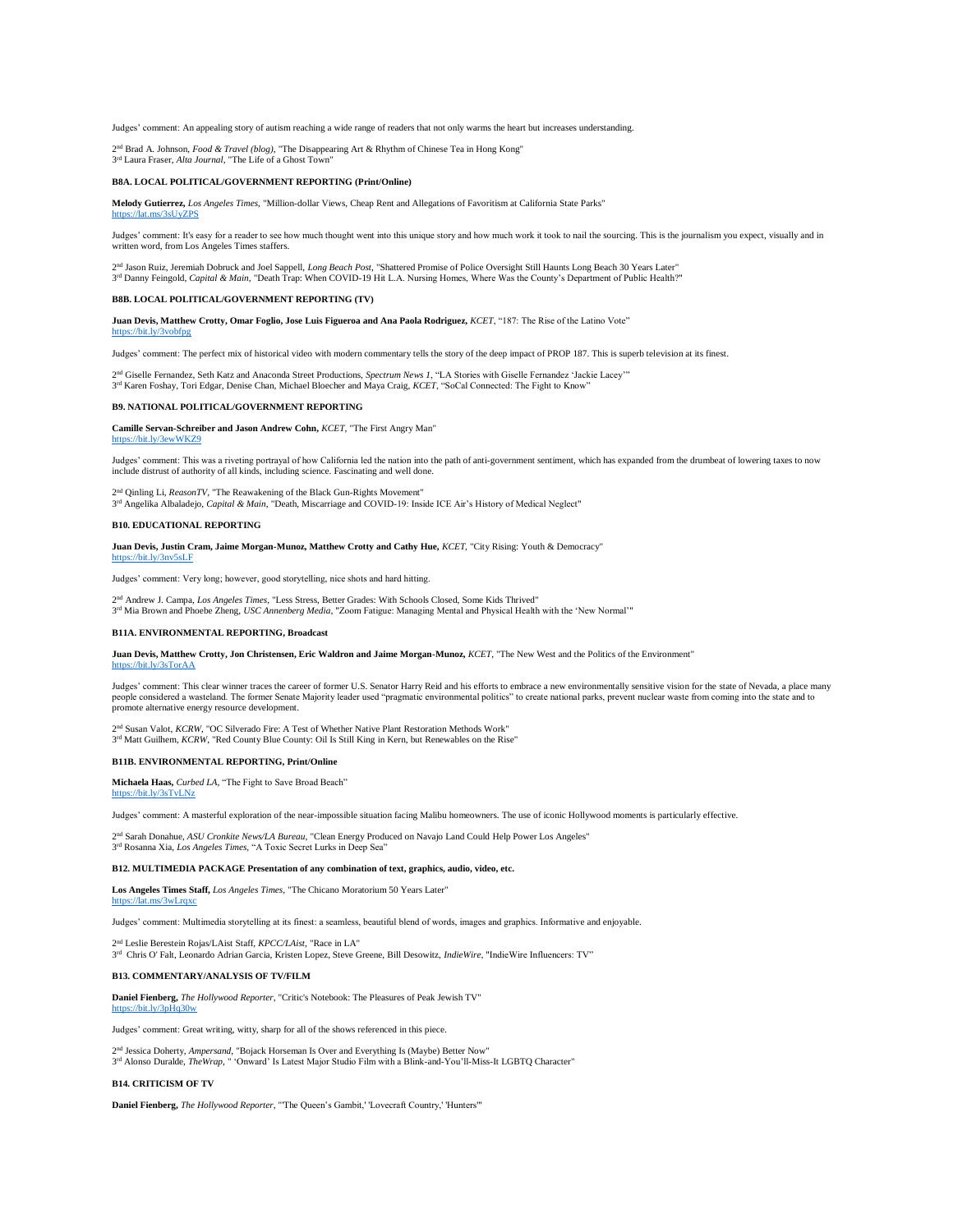## <https://bit.ly/3pAE7Jd>; <https://bit.ly/3csTfTt>; <https://bit.ly/350Y5Dl>

Judges' comment: Analysis that puts fine points on fine points while never being smug or aloof. This kind of informed, well-written criticism is a pleasure to read and follow to the shows being examined.

2<sup>nd</sup> Caroline Framke, *Variety*, "A Selection of Criticism by Variety's Caroline Framke"<br>3<sup>rd</sup> Marcela Davison Avilés, *Alta Journal*, "'The L Word' Gets Woke"

## **B15. CRITICISM OF FILM**

**Owen Gleiberman,** *Variety*, "Selection of Film Criticism by Variety's Owen Gleiberman" <https://bit.ly/3dxehkU>; <https://bit.ly/32tNUpx>; <https://bit.ly/3dxJvZ3>

Judges' comment: A film review is always instructive (or should be) on some level. But these are downright educational — even enlightening. The clarity, depth and focus of the writing carries the reader along into a deeper and rewarding appreciation of cinema.

2<sup>nd</sup> Cate Young, Freelance (Jezebel, NPR Music, Rotten Tomatoes), "'Promising Young Woman Needs More Murder,' 'Beyoncé's 'Black Is King' Is a Sumptuous Search for Divine Identity,' 'What Happened to Cinema's Virginal Final Girl?'"

3<sup>rd</sup> Sheri Linden, *The Hollywood Reporter*, "Gunda, 'Critic's Notebook: Why 'Never Rarely Sometimes Always' Is So Rare Among American Abortion Dramas,' 'Critic's Notebook: Criterion's<br>'Complete Films of Agnès Varda' Offe

## **B16. CRITICISM OF THEATER/PERFORMING ARTS**

David Rooney, *The Hollywood Reporter*, "'Critic's Notebook: The Bittersweet Rewards of Socially Distanced Theater,' 'West Side Story,' 'Hamlet'"<br>https://bit.ly/3ctzn2B ; https://bit.ly/3g7v5jD ; https://bit.ly/3pA

Judges' comment: A penetrating eye unravels and reveals in these well-written reviews. Like taking a sumptuous trip to the theater before arriving to take your seat — or not!

2 nd Chris Willman, *Variety*, "Sting in 'The Last Ship' at the Ahmanson" 3 rd Steven Vargas, *USC Annenberg Media*, "Qui Nguyen's New Play Puts a Feminist, Queer Narrative Center Stage"

#### **B17. CRITICISM OF MUSIC**

**Mark Swed,** *Los Angeles Times*, "Frank Gehry Unveils Designs For Two L.A. Concert Halls. But Will They Get Built?" s/3aFBrDl

Judges' comment: The remembrance and forgetfulness of how we listen (as heightened in the time of COVID) is expertly examined: music: spoken words, assorted noise and silences are equally fascinating in their rediscovery according to this reviewer. The reader can't help but agree.

2<sup>nd</sup> Chris Willman, *Variety*, "Selection of Music Criticism by Chris Willman"<br>3<sup>rd</sup> KCET, Dublab and Storyform, *KCET*, "Artbound: The New West Coast Sound"

#### **B18A. ART/ARCHITECTURE/DESIGN CRITICISM**

**Shana Nys Dambrot,** *LA Weekly* and *Art & Cake*, "'Lorna Simpson Picks Up the Pieces'; 'Gregory Crewdson at Gagosian Gallery Beverly Hills'" <https://bit.ly/3uQkXjz>; <https://bit.ly/3fWNsGG>

Judges' comment: In a field of world class competition, this reviewer exhibited a perceptive inner eye capable of connecting to the artist's perceptive inner eye and deepening our appreciation of their work.

2<sup>nd</sup> Carol Cheh, *KCET*, "Southland Sessions: Meditating Through Love and Hate: Mark Steven Greenfield's Black Madonnas" 3 rd Tom Teicholz, *Forbes*, "'Studio Drift's Freedom Franchise and Drone Art', 'Blood On the Canvas'"

### **B18B. BOOK CRITICISM**

**Erik Himmelsbach-Weinstein,** *Los Angeles Times*, "How L.A.'s '60s Movements Fought for Justice — and Sometimes Even Achieved It" https://lat.ms/3i3fJh

Judges' comment: An expert, in-depth analysis of a book about 60s civil unrest in LA and a riveting critique.

2 nd M.G. Lord, *Los Angeles Review of Books*, "The Deafening Choir of Oncoming Fate: On Jan Eliasberg's 'Hannah's War'"

3 rd Natasha Hakimi Zapata, *Los Angeles Review of Books*, "Antidotes to Brexit, COVID-19, and Other Afflictions in Ali Smith's Seasonal Quartet"

## **B19. CRITICISM OF FOOD/CULTURE**

**Lucas Kwan Peterson,** *Los Angeles Times*, "Columns by Lucas Kwan Peterson" <https://lat.ms/3aJG6ER>; <https://lat.ms/3xsDrci>; <https://lat.ms/3t0eHEG>

Judges' comment: Lucas Kwan Peterson's work shined a light on what was lost in 2020, the incalculable hardships that restaurants endured in the face of the pandemic and the mistreatment of food industry professionals that came to a head last year. His voice was powerful. He asked the questions that had gone unasked for far too long and rightfully put the focus of his work on the people behind the food. Excellent work.

2<sup>nd</sup> Brian Addison, *Long Beach Post*, "Brian Addison of the Long Beach Post"<br><sup>3rd</sup> Brad A Johnson, *Orange County Register*, "Restaurant reviews: Khan Saab, Porch & Swing, Thai Avenue"

## **C. PRINT/ONLINE – ANY OUTLET, including news bureaus and correspondents. Enter individually or as a team.**

**C1. HARD NEWS** One day's coverage of a hard news story.

**Brandon Pho and Julie Leopo,** *Voice of O*C, "Orange County Coastal Enclave Becomes Ground Zero of Police Violence Controversy and Protests" <https://bit.ly/3vPC99H>

Judges' comment: In the wake of George Floyd's killing, almost every news organization in the nation started covering protests and crime in their cities in a new way. This piece, following the<br>fatal police shooting of a Bl homelessness in the community and how it fit into the broader movement happening across the nation.

2 nd Justin Chapman, *Alta Journal*, "The Daredevil Who Reached for the Stars" 3 rd Emily Rasmussen and Eric Licas, *Long Beach Press-Telegram*, "National Guard Summoned to Long Beach After Looting, Fires"

## **C2. EDITORIALS**

**Los Angeles Times Editorial Board,** *Los Angeles Times*, "An Examination of the Times' Failures on Race, Our Apology and a Path Forward"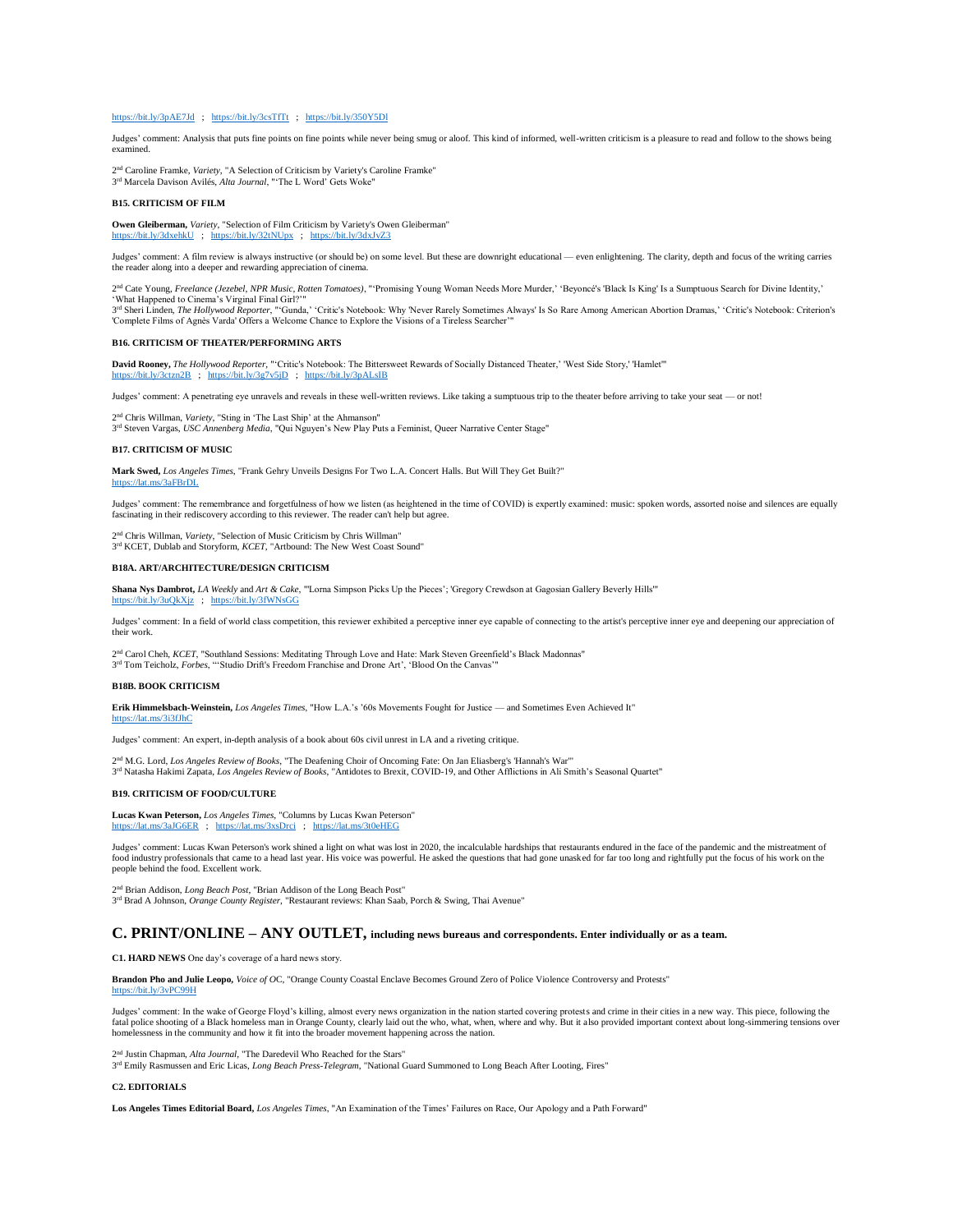#### <https://lat.ms/3xwWhyP>

Judges' comment: A compelling and detailed examination of the LA Times' troubled history of reporting on race, racial conflict, police violence and urban crime. Detailed examinations of 100 or more years of coverage include the infamous Zoot Suit riots and the editorial page endorsement of a gubernatorial candidate widely seen as anti-immigrant, as well as articles depicting the<br>supposed threat posed by urban cr

2 nd Robert Greene, *Los Angeles Times*, "What We Now See, with 2020 Vision" 3 rd Karin Klein, *Los Angeles Times*, "How Coronavirus Is Revealing the Problems with 'Fast Science'"

**C3. HEADLINE** A single headline (may include a deck) that is dramatic/witty/smart.

**Wendy Fawthrop,** *Los Angeles Times*, "5, 6, 7, 8 and pivot" bit.ly/2YNFLxD

Judges' comment: 'Pivot' may have been the most overused word in business journalism last year, so to see it in a headline and think "Yes! It belongs there!" was great.

2 nd Dave Bowman, *Los Angeles Times*, "Graze Anatomy, Herd Mentality" 3 rd Carolyn Horwitz, *Los Angeles Times*, "Pencils Down. The AP Exam Is Going Virtual"

#### **C4. HUMOR/SATIRE WRITI**

**Chris Willman,** *Variety*, "The Worst Songs of 2020" <https://bit.ly/3vhf1AE>

Judges' comment: A creative, detailed look at the dirty dozen ditties of 2020, with special focus on Van Morrison's anti-masking, anti-lockdown ear fails.

2 nd David Kipen, *Alta Journal*, "Thomas Pynchon Unmasked"

3 rd Devra Maza, *DevraMaza.com* (Renaissance Girl Column), "Angels in Lockdown"

## **C5. OBITUARY/IN APPRECIATION – Film/TV Personalities**

**Christian Blauvelt,** *IndieWire*, "Sean Connery Dies: He Invented the Action Hero and Embodied the '60s Sexual Revolution" <https://bit.ly/2R1gcpn>

Judges' comment: Well-researched, enticing story of mythical leading man Sean Connery's life with his flaws and triumphs.

2<sup>nd</sup> Owen Gleiberman, *Variety*, "Kirk Douglas: A Golden-God Movie Star Who Was Mythic Enough to Symbolize America"<br><sup>3rd</sup> Caroline Framke, *Variety*, "Naya Rivera Took a Basic 'Glee' Character and Made Her Unforgettable"

## **C6. OBITUARY/IN APPRECIATION – Politics/Business/Arts Personalities**

**Anh Do,** *Los Angeles Times*, "As Coronavirus Rages, a Vietnamese Diva Falls Silent. But Her Legend Lives On"

Judges' comment: An arrestingly poetic and well-reported piece that's a winner from the first line.

2 nd Steve Appleford, *Los Angeles Times*, "Eddie Van Halen, Grinning Guitar God for a Rock Generation, Dies at 65" 3<sup>rd</sup> Justin Chapman, *Alta Journal*, "The Daredevil Who Reached for the Stars"

**C7. SOLUTIONS JOURNALISM** Rigorous reporting on a response to a problem and its associated evidence. Series or single story.

Agnes Constante, *TimesOC*, "Improving Healthcare Access for Cambodians and Vietnamese"<br>https://lat.ms/3gG9GPl ; https://lat.ms/3dRY2yY ; https://lat.ms/3nnCe1f /lat.ms/3dRY2yY ; <https://lat.ms/3nnCe1f>

Judges' comment: This series tackles an essential and under-reported story, expertly laying out both the enormous challenges in increasing access to and acceptance of mental health care for<br>Cambodian and Vietnamese people

2<sup>nd</sup> Michaela Haas, *The New York Times*, "When Someone Hires Me, They Get the Boss Herself"<br><sup>3rd</sup> Sarah Donahue, *Cronkite News/LA Bureau*, "Urban Farm Provides Homeless Shelter Residents With Good Food and Opportunities <sup>d</sup> Michaela Haas, *The New York Times*, "When Someone Hires Me, They Get the Boss Herself"

#### **C8A. RACE AND SOCIETY, Print**

<https://lat.ms/3uC5xiJ>

**Jaweed Kaleem,** *Los Angeles Times*, "A white mom marched alone to say 'Black lives matter.' Her Black son urged her to do more" <https://lat.ms/3vqZY7z>

Judges' comment: Beautifully written, deeply personal stories of a mother and son and their interactions over race.

2 nd Hayley Munguia, Chris Haire, Tyler Shaun Evains, Emily Rasmussen and Eric Licas, *Long Beach Press-Telegram*, "Systemic Racism in Long Beach" 3 rd Marcela Davidson Avilé, *Alta Journal*, "The Bells Toll. But for Whom?"

#### **C8B. RACE AND SOCIETY, Onlin**

**James Queally and Ben Poston,** *Los Angeles Times*, "For years, California Police Agencies Have Rejected Almost Every Racial Profiling Complaint They Received" <https://lat.ms/3ugUeNf>

Judges' comment: Hard data and solid reporting lead to incontrovertible conclusions and a great read.

2<sup>nd</sup> Jean Trinh, *KCET*, "The Changing Demographics of Asian Americans"<br><sup>3rd</sup> Andrew J. Campa, *Los Angeles Times*, "Some Asian American and Immigrants Wore Masks Readily. In a Brutal Election Year, It Made Them Heroes, T

**C9. IMMIGRATION REPORTING** (includes Dreamers)

**Angelika Albaladejo,** *Capital & Main*, "Death, Miscarriage and COVID-19: Inside ICE Air's History of Medical Neglect" <https://bit.ly/2Tolmwk>

Judges' comment: A very strong investigation into an aspect of the U.S. immigration system — and of the pandemic.

2 nd Eileen Guo, *FiveThirtyEight*, "New U.S. Citizens Were One of the Fastest-Growing Voting Blocs. But Not This Year." 3 rd Gustavo Arellano, *Alta Journal*, "The Tomb of the Unknown 'Wetback'"

**C10. GENDER AND SOCIETY (includes LGBTQ reporting)**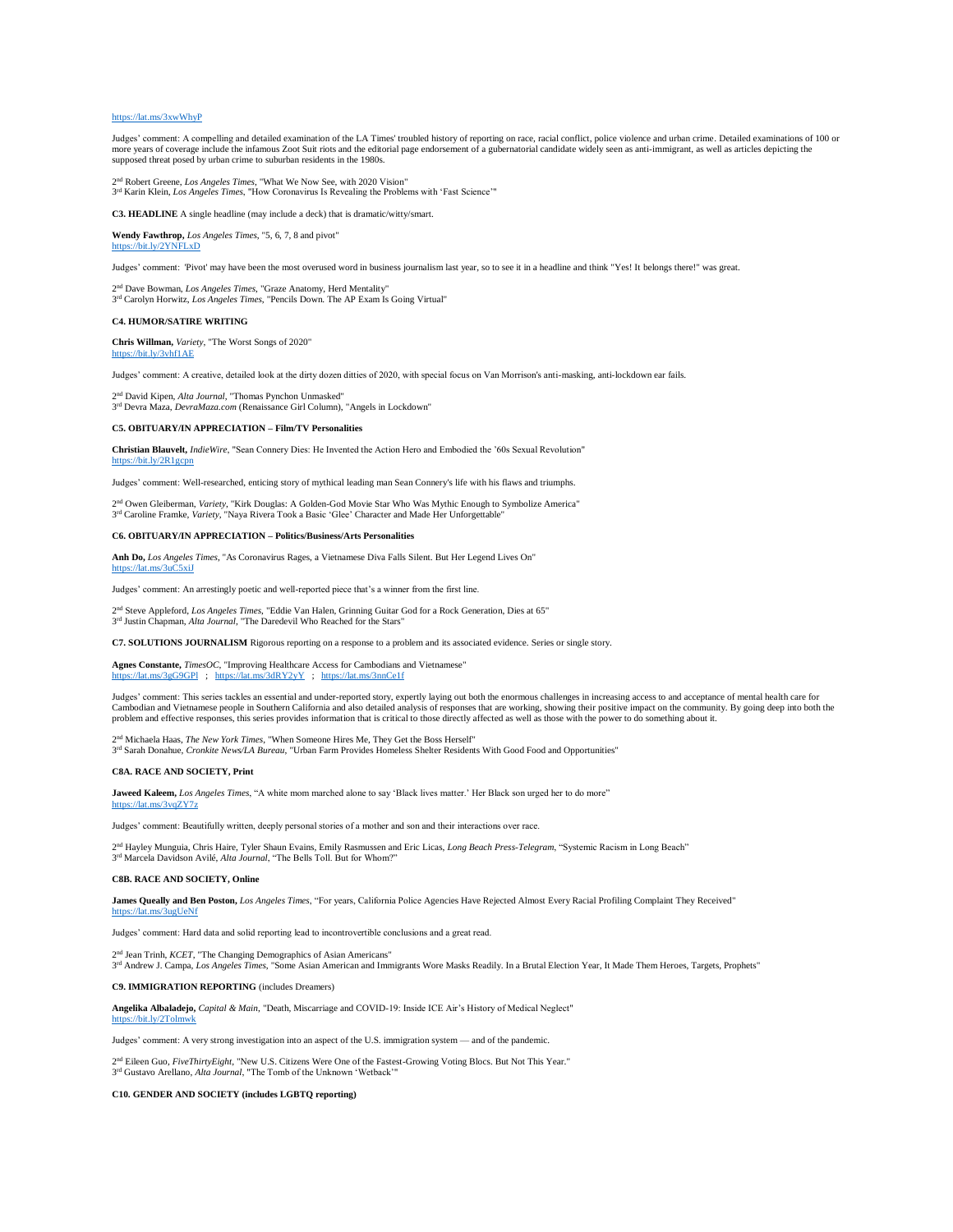**Tomás Mier,** *Los Angeles Times*, "Death of an Indigenous Essential Worker Sparks Debate Over Gender Identity" <https://lat.ms/3cF0A2Y>

Judges' comment: This beautifully written, deeply reported story demonstrates an effort to build genuine community trust — no easy task during a global pandemic. Well done.

2™ Eileen Guo, *The Fuller Project*, "Coronavirus Threatens an Already Strained Maternal Health System"<br>3™ Rachel Kraus and Tulika Bose, *Mashable*, "Telegram's Massive Revenge Porn Problem Has Made These Women's Lives Hel

## **C11A. PANDEMIC REPORTING, Print**

**Jeremy Loudenback,** *The Imprint*, "Families in Limbo: Coronavirus Hobbles Reunifications from Foster Care" <https://bit.ly/2SpLW7Z>

Judges' comment: This story investigates, illuminates and informs on COVID's effects on families caring for foster children: literally an important public service.

2™ Eileen Guo, *The Fuller Project*, "Coronavirus Threatens an Already Strained Maternal Health System"<br>3™ Jaweed Kaleem, *Los Angeles Times*, "'Is Pork Essential?' In a Smithfield Town, a Coronavirus-stricken Meat Factory

## **C11B. PANDEMIC REPORTING, Online**

3 rd Jacob Grier, *Reason*, "Coronavirus Cuisine"

**Jon Regardie,** *Los Angeles Magazine*, "A Month Inside the COVID-19 War Room with Mayor Eric Garcetti" <https://bit.ly/3fDKWGm>

Judges' comment: Vivid behind-the-scenes reporting and excellent access to the mayor; the reader gains a rare understanding of the personal and political pressure facing the LA mayor as he<br>must to guide a giant city in a t

2 nd Karen Ocamb, *Los Angeles Blade*, "Seeking Truth in the War on the Coronavirus"

#### **C12. CRIME REPORTING**

**Andrew Dubbins,** *Alta Journal*, "When the Mafia Came to Lodi"

#### <https://bit.ly/3wj8ruh>

Judges' comment: The storytelling and details makes this unknown tale about an unlikely hero who went up against a Mob boss a page-turner.

2<sup>nd</sup> James Queally, *Los Angeles Times*, "Women Break Silence, Tell Stories of Rape, Groping by Ron Jeremy Over Two Decades"

**C13. SPORTS** Any News or Feature on sports

3 rd Phil Bronstein, *Alta Journal*, "Last Call for Gumshoes"

**Nathan Fenno and David Wharton,** *Los Angeles Times*, "UCLA Football Remains Success-starved, But No Program Is Eating Richer"

<https://lat.ms/3nojtuq>

Judges' comment: Who knew the arms race in college football extended to food? The story, unlike UCLA football, is a winner.

2<sup>nd</sup> David Wharton, *Los Angeles Times*, "At Age 60 and Paralyzed, She Tried to Row Across the Pacific"

3 rd Christine Yu, Nora O'Donnell and Peter Flax, *The Red Bulletin*, "Crash Course"

## **C14. SPORTS COMMENTARY**

**Tamryn Spruill and Peter Flax,** *The Red Bulletin*, "Critical Assist"

s/3f5YwAy

Judges' comment: This commentary picks an intriguing subject — two WNBA athletes who skip a season to pursue social just work — and delves deep into their motives while putting their<br>actions in historical context, with ref

2™ Danny Feingold, *Capital & Main,* "Playing in Jackie's Shadow: Dodgers to Sport Nearly All-White Starting Lineup"<br>3™ Reagan Griffin Jr., *USC Annenberg Media*, "Trading Baskets: The Ball Is in Your Court, NBA Owners"

## **D. ART/PHOTOGRAPHY All Platforms**

**D1. NEWS PHOTO** A single image relating to a breaking story.

**Irfan Khan,** *Los Angeles Times*, "Spooked Horse"

<https://bit.ly/3pa26k6>

Judges' comment: The power of this image operates on several levels, all of which should frighten and arouse us to action.

2 nd Ted Soqui, *Capital & Main*, "Los Angeles in Turmoil: Images from a Crisis" 3 rd Ringo Chiu, *Associated Press*, "A Protester Holds a Skateboard in Front of a Fire"

**D2. FEATURE PHOTO** A single image created for a feature story, or as a stand-alone.

**Brandon Richardson,** *Long Beach Post*, "Paratrooper and Liberator Vincent J. Speranza" <https://bit.ly/3fIPQli>

Judges' comment: A reunion that reveals our humanity is captured perfectly in this portrait of an eternal bond.

2<sup>nd</sup> Ringo Chiu, *Associated Press*, "A Mouse Runs Away from the Apple Fire"<br>3<sup>rd</sup> Michael Buckner, *Variety*, "The Reckoning Over Representation: Black Hollywood Speaks Out, But Is the Industry Listening?"

#### **D3A. PORTRAIT PHOTO, Entertainment**

**Jennifer Dorn and Sophy Holland,** *Variety*, "Janelle Monae Variety Cover Photo" <https://bit.ly/3aG8Pdh>

Judges' comment: A brilliant reflection of a personality and a star, without a slightest hint of contrivance.

2 nd Shayan Asgharnia and Deadline Hollywood, *Deadline Hollywood*, "The Dialogue: Cynthia Erivo" 3 rd Ada Guerin and Embry Lopez, *TheWrap*, "JB Smoove"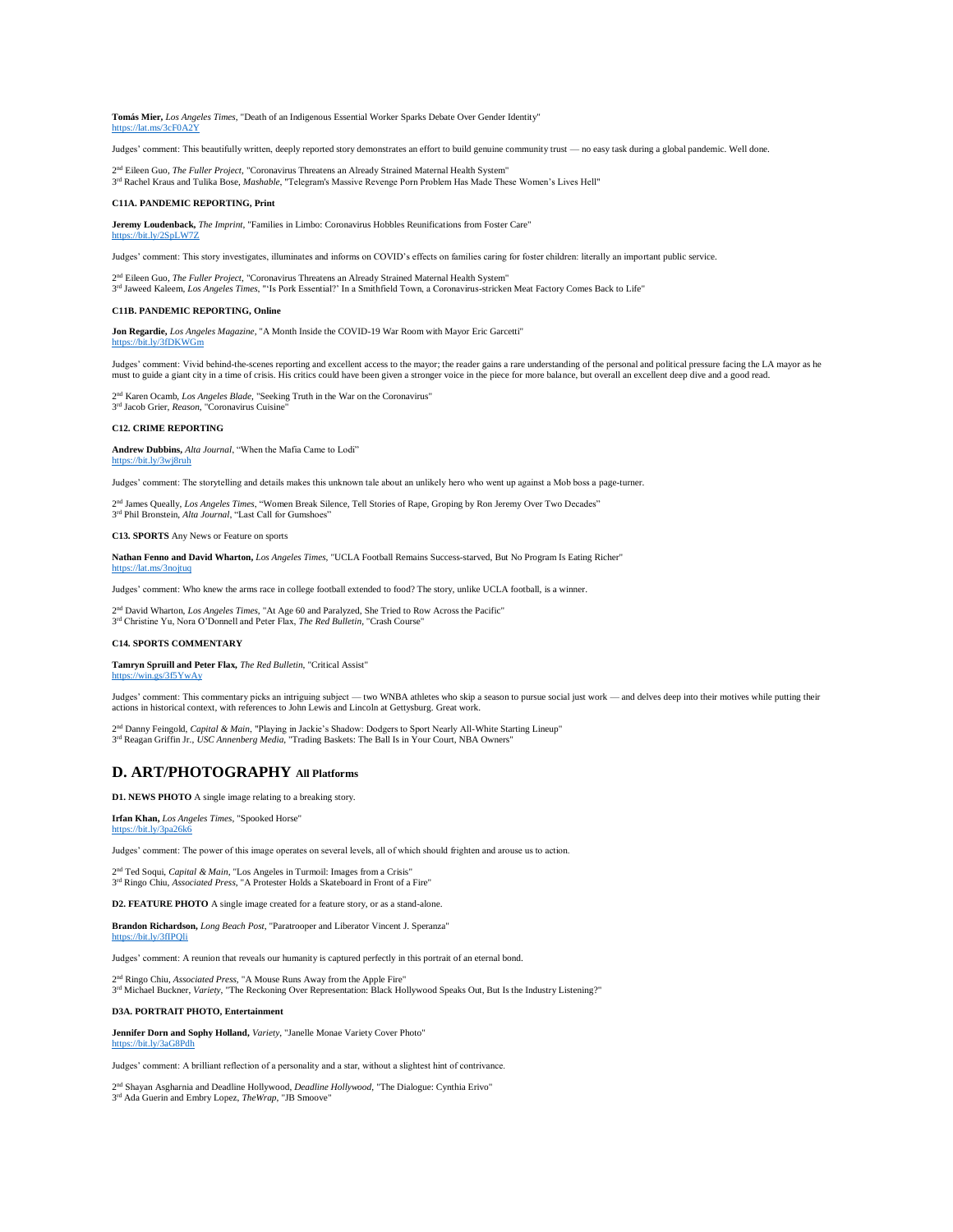### **D3B. PORTRAIT PHOTO, Non-entertainment**

**Thomas R. Cordova,** *Long Beach Post*, "Shirley Raines, Beauty 2 The Streetz" <https://bit.ly/3p8yNwk>

Judges' comment: They say the eyes are the mirror of the soul and this defiant photo of a very special beautician proves it.

2 nd Ringo Chiu, *Associated Press*, "A Protester" 3 rd Dustin Snipes, *Super Lawyers Magazine*, "Medium Cool"

#### **D4. SPORTS PHOTO** A single sports image.

**Ringo Chiu,** *AP Images*, "Fans Watch the World Series in Their Cars"

Judges' comment: Sports events played out very differently in 2020. Ringo Chiu managed to capture an iconic moment in the time of COVID.

2 nd Joe Pugliese, Rudi Uebelhoer, Tara Thompson and Peter Flax, *The Red Bulletin*, "American Muscle" 3<sup>rd</sup> Ling Luo, *USC Annenberg Media*, "Okongwu Declares for NBA Draft"

**D5. ENTERTAINMENT PHOTO** A single entertainment image.

**Ringo Chiu,** *Associated Press*, "A Trumpet Player"

://bit.ly/2StpYkN

<https://bit.ly/35dwcI6>

Judges' comment: Ringo Chiu's picture is more than an entertainment photo; it is a time document of the year 2020.

2 nd Emma McIntyre, *Getty Images*, "Jennifer Aniston and Brad Pitt Reunite at the SAG Awards" 3 rd Ada Guerin and Corina Marie, *TheWrap*, "Harvey Guillén"

**D6. PHOTO ESSAY (single topic) Culture/Entertainment** At least two images published the same day, or as a series.

**Philip Vukelich, Rudi Uebelhoer, Tara Thompson, Nora O'Donnell and Peter Flax**, *The Red Bulletin*, "Blood Runs Cold" /bit.ly/3mY0dEj

Judges' comment: In a terrific set of photos and captions, The Red Bulletin examines one of the coldest, little-known extreme sports: the 24-hour Numb Run motorcycle race in Northern Canada in February! An outstanding Photo Essay winner.

2<sup>nd</sup> David Bacon, *Capital & Main*, "Tulare County During the Pandemic – The Hard Price of Poverty"<br><sup>3rd</sup> Walter Feller, *Alta Journal*, "Searching for Mary Austin"

**D7. PHOTO ESSAY (single topic) News/News Feature** At least two images published the same day, or as a series.

**Marcus Yam and Alan Hagman,** *Los Angeles Times*, "Venezuelan Exodus" <https://bit.ly/3vjME4c>

Judges' comment: This photo essay gives readers a full sense of the scene, a thorough explanation of a complex phenomenon, and a profound connection to the people who make this journey. Fantastic storytelling through intimate and emotional photographs.

2 nd Marcus Yam, *Los Angeles Times*, "War in Nagorno Karabakh" 3 rd Jennifer Laski and Joe Pugliese, *The Hollywood Reporter*, "Hollywood on Lockdown - 30 Feet Away Portfolio"

### **D8. EDITORIAL CARTOON**

**Lalo Alcaraz,** *Andrews McMeel Syndicate*, "Huntington Bleach" <https://bit.ly/2SxRi1i>

Judges' comment: Each glance at this cartoon reveals a new humorous and well-conceived detail that adds to the overall message. Strong color and style contribute to a well-rounded piece.

2 nd Ari Saperstein, *KPCC/LAist*, "A Guide to Social Distancing" 3 rd Mr. Fish (Dwayne Booth), *ScheerPost*, "The Greatest Snow on Earth"

#### **D9. ILLUSTRATION**

**Steve Carroll,** *Alta Journal*, "Searching for Mary Austin" <https://bit.ly/3pWcJVZ>

Judges' comment: Jaw-dropping illustration that has both a beautiful style and a portraiture.

2<sup>nd</sup> Victor Juhasz, *Alta Journal*, "'Ribs, Muscle, Bone'"<br>3<sup>rd</sup> Mark Smith, *Alta Journal*, "The Port of the Missing Women"

#### **D10. GRAPHIC**

**Sonya Quick and Nick Gerda,** *Voice of OC*, "Increase in Cities' OC Sheriff Contracts Since 2016" <https://bit.ly/3uiCrW9>

Judges' comment: The sheriff protection costs graphics submitted for this entry tell a full story on their own. This was a perfect article to complement with interactive graphics, and the design and execution was on point too. The graphics add context and make smart comparisons about police spending.

2<sup>nd</sup> Sonya Quick, *Voice of OC*, "Orange County CA Coronavirus Daily Tracker by City, New Cases and Hospitalizations"<br><sup>3rd</sup> Donna Balancia, *California Rocker*, "'After Hours' by The Weeknd Proves Those Who Don't Remember

### **D11. ANIMATION/MOVING GRAPHIC**

**Henry Cram,** *KCET*, "Props-in-a-Minute: Election 2020" <https://vimeo.com/510570850>

Judges' comment: An informative series with an appealing presentation style.

2<sup>nd</sup> Abhinanda Bhattacharyya, *USC Annenberg Media*, "The Iowa Caucuses Are Coming Up. But... What Exactly Are Caucuses?"<br><sup>3rd</sup> Donna Balancia, *California Rocker*, "'After Hours' by The Weeknd Proves Those Who Can't Reme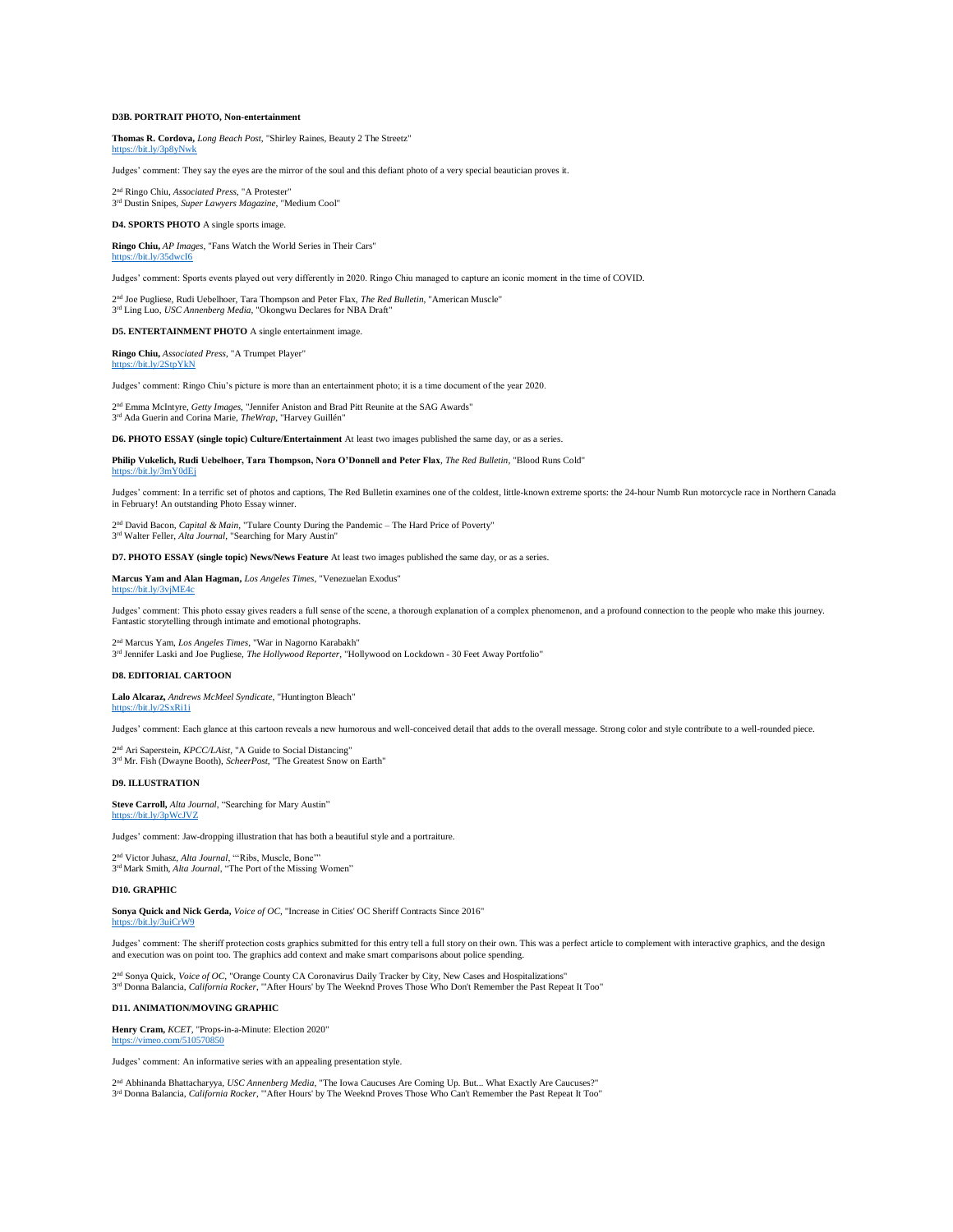## **D12. COVER ART**

<https://bit.ly/3i6coyc>

**Peter Cury and Krzysztof Domaradzki,** *The Hollywood Reporter*, "The Implosion" <https://bit.ly/3BNUR4S>

Judges' comment: If I saw this cover in the sea of basic magazines, I would immediately be inclined to pick it up and read more. The artist did a wonderful job depicting the actor and merging the headline with the style of artwork. Beautiful job!

2 <sup>1</sup> Sébastien Thibault, Rudi Uebelhoer, Tara Thompson, Nora O'Donnell and Peter Flax, The Red Bulletin, "Rising to the Challenge"

## **D13. PAGE DESIGN Demonstrating outstanding art direction and layout, graphics.**

**Deadline Hollywood staff,** *Deadline Hollywood*, "Friends in Law" https://bit.ly/2SHbE8

3 rd Raul Aguila and Greg Ruth, *Variety*, "Citizen Fincher"

Judges' comment: An outstanding combination of headlines and subheads, unique cutout images and color. Top of the line page to enjoy!

<sup>1</sup> Sonya Quick, *Voice of OC*, "Voice of OC"

2<sup>nd</sup> Sonya Quick, *Voice of OC*, "Voice of OC"<br><sup>3rd</sup> Deadline Hollywood staff, *Deadline Hollywood*, "The Paradox of Parasite"

### **D14. BEST ISSUE A publication, supplement or special issue from a single day, demonstrating outstanding art direction, layout and/or graphics.**

*LACC,* Beatrice Alcala, "Coronavirus Roars into 2020"

Judges' comment: Great use of colors to differentiate special sections from regular articles, and in headlines with highlighted keywords and phrases. Photos of faces are unposed and real.

2 nd *Variety,* Variety staff, "The Great Depression" <sup>3rd</sup> Variety, Raul Aguila, Jennifer Dorn, Ted Keller, Elliot Stokes, Haley Kluge, Tarryn Silver, Richard Maltz, Alex Gitman and James Slocum, "Variety's Hitmakers Featuring Harry Styles"

## **E. NEWSPAPERS Over 50,000 circulation Includes news bureaus and correspondents. Enter individually or as a team.**

#### **E1. NEWS FEATURE – General News/Hard News**

**Thomas Curwen,** *Los Angeles Times*, "'This Monster of Fire' Burns a Devastating Path Through One Family's Sierra Empire" <https://lat.ms/3ykfvIj>

Judges' comment: A combination of great sourcing and storytelling captured a family's desperation as a wildfire bears down on them.

2™ Marisa Gerber, *Los Angeles Times*, "They Survived a School Shooting. Then Coronavirus Stole Saugus High's Senior Year"<br>3™ Benjamin Oreskes, *Los Angeles Times*, "Horror, Fatigue and Constant Calls: 24 Hours with Skid R

#### **E2. NEWS FEATURE – Society/Culture/History (for Environment Science, Education, Technology)**

**Harriet Ryan and Matt Hamilton**, *Los Angeles Times*, "The True Story of the Heartthrob Prince of Qatar and His Time at USC"

Judges' comment: Thoroughly reported story on college admissions. Degree of difficulty on a story like this is clear, making the finished product all the more impressive.

2 nd Kurtis Lee, *Los Angeles Times*, "This Newspaper Has Never Forgotten the 1921 Tulsa Race Massacre — and Its Fight Continues" 3<sup>rd</sup> Makeda Easter, *Los Angeles Times*, "How Out-of-work Strippers Made Their Show Virtual and Are 'Taking the Power Back'"

#### **E3. LIFESTYLE FEATURE**

<https://lat.ms/3uxgbXX>

<https://lat.ms/3wiXcSt>

**Stacey Leasca,** *Los Angeles Times*, "Coronavirus Stole the Sweet Magic of Kissing. Will We Ever Get It Back?"

Judges' comment: The writer's ability to weave the psychological reasons for kissing and people's attitudes toward the practice during the pandemic made for an enjoyable read.

2™ Tomás Mier, *Los Angeles Times*, "How Latino dads are using TikTok to connect with their children"<br>3™ Kelly Hartog, *The Jewish Journal of Los Angeles*, "Skirball Cultural Center Founder and President Rabbi Uri Herscher

### **E4. ENTERTAINMENT NEWS or FEATURE**

**Stacy Perman,** *Los Angeles Times*, "The Mystery of a Stolen Rare Cello Has a Surprise Ending"

## <https://lat.ms/2S8AOw3>

Judges' comment: A captivating article about a long-lost instrument turning up again, connecting a master to a protégé in the process.

2<sup>nd</sup> Jessica Gelt, *Los Angeles Times*, "Groundlings and Upright Citizens Brigade Face Racism and the 'Comedy Problem'"<br><sup>3rd</sup> Lily Moayeri, *Los Angeles Times*, "Tech is Music to Their Ears"

## **E5. PERSONALITY PROFILE**

**Deborah Vankin,** *Los Angeles Times*, "This 81-year-old Was LA's Most Devoted Museum-goer Until COVID-19 Shuttered Cultural Institutions" <https://lat.ms/3gEZHcO>

Judges' comment: A compelling profile a museum super-fan turning 81 during the pandemic.

2<sup>nd</sup> Michael Idato, *The Sydney Morning Herald*, "Hugh Grant: Old, Ugly and Loving It"<br><sup>3rd</sup> Benjamin Oreskes, *Los Angeles Times*, "This Federal Judge Is Risking His Life to Save Homeless People From the Coronavirus"

**E6. INVESTIGATIVE** May include relevant information on the impact, or supporting editorials and letters to the editor. Series accepted.

**Kim Christensen and Ben Poston,** *Los Angeles Times*, "Dying for Dollars"<br>https://lat ms/2R1PCMI + https://lat ms/3yMkCl0 + https://lat ms/2RYrfOt lat.ms/2R1PCMI ; <https://lat.ms/3yMkCl0>; https:/

Judges' comment: A well-written, in-depth look at fraudulent, for-profit "hospice" care in southern California. This excellent reports triggered reform measures targeting fraud.

2<sup>nd</sup> Liam Dillon, Ben Poston and Julia Barajas, *Los Angeles Times*, "Black and Latino renters face eviction, exclusion amid police crackdowns in California"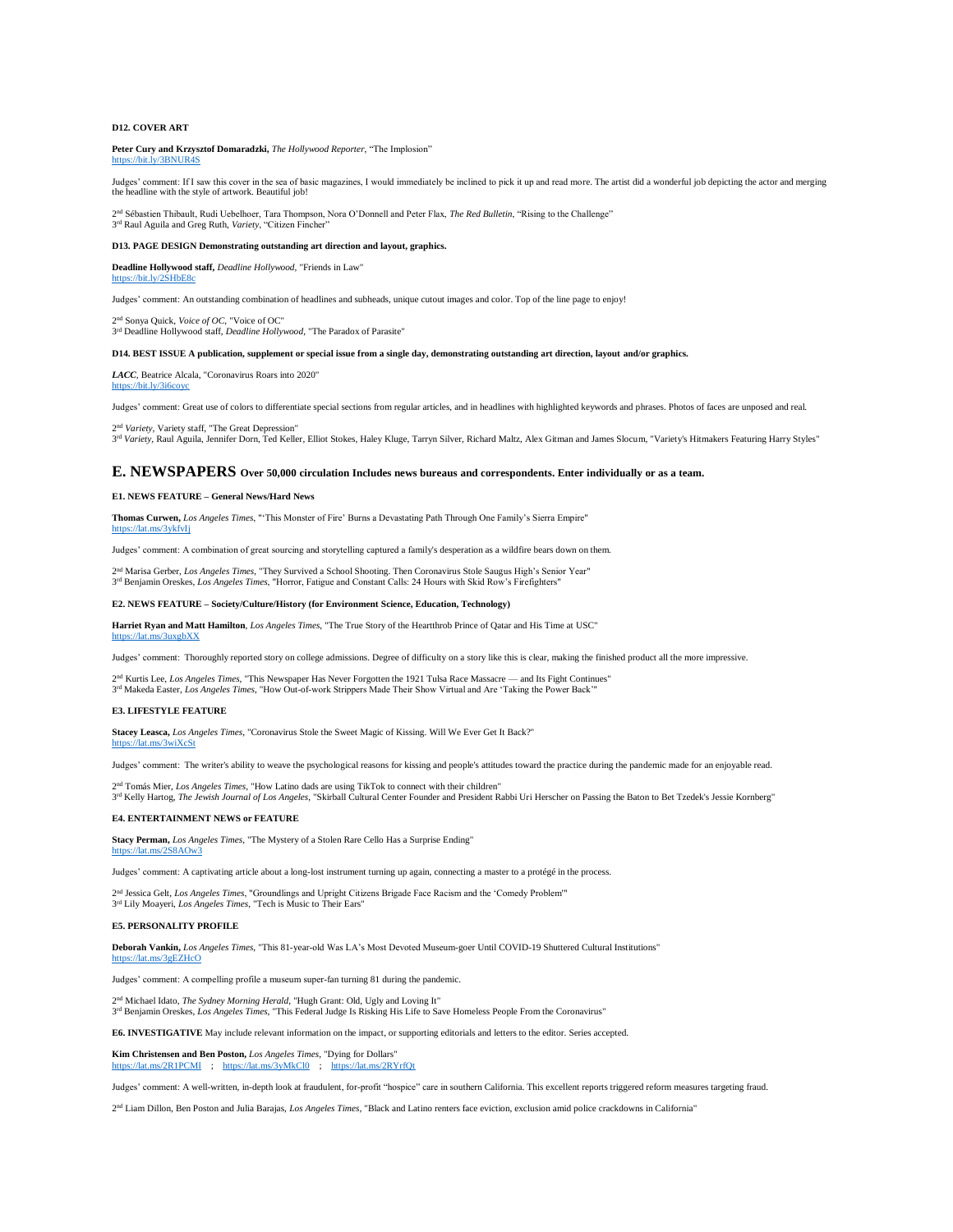3 rd Jack Dolan and Brittny Mejia, *Los Angeles Times*, "Deadly Delays"

**E7. BUSINESS** An article or series.

**Daniel Miller and Amy Kaufman,** *Los Angeles Times*, "L.A.'s Storied Magic Castle Shaken by Allegations of Sexual Misconduct, Racism" <https://lat.ms/3eu09rM>

Judges' comment: Thorough reporting and detailed storytelling that scrutinizes a prominent venue with a knack for hiding behind its reputation.

2 <sup>1</sup> Margot Roosevelt, *Los Angeles Times*, "Can Prop. 16 boost California's Latino-, Black-, Asian- and women-owned compa 3<sup>rd</sup> Ryan Carter and Jeff Collins, *Southern California News Group*, "Evictions Begin for 1,000 LA County Renters with Pre-COVID Judgments"

**E8. COMMENTARY** On political, social, cultural, investigative, judicial, economic or other serious subjects. For editorials see C7.

**Christopher Knight,** *Los Angeles Times*, "After Giving \$130 Million in Art to LACMA, the Ahmanson Foundation Says: No More" t.ms/3aFA4VJ

Judges' comment: A clear account of an organizational falling out, with exceptional details showing how this local event affects, and is affected by, the larger art world.

2<sup>nd</sup> Carolina A. Miranda, *Los Angeles Times*, "U.S. Individualism Isn't Rug<br>3<sup>rd</sup> Michael Idato, *The Sydney Morning Herald*, "Sleepless in Los Angeles" <sup>d</sup> Carolina A. Miranda, *Los Angeles Times*, "U.S. Individualism Isn't Rugged, It's Toxic — and It's Killing Us"

**E9. COLUMNIST** One person's viewpoint. Up to 4 samples.

**LZ Granderson,** *Los Angeles Times*, "Columns by LZ Granderson" <https://lat.ms/3wG2gjI>; <https://lat.ms/3bZW2mH>; <https://lat.ms/3fuU5kq>; <https://lat.ms/34Bhjit>

Judges' comment: The writer makes you care about the subject even if you're not a sports fan. How the writer brings forth various touchy subjects without making it appear to be easily solved or hard is admirable.

2 nd Steve Lopez, *Los Angeles Times*, "Columns by Steve Lopez" 3<sup>rd</sup> Gustavo Arellano, *Los Angeles Times*, "Columns by Gustavo Arellano"

## **F. NEWSPAPERS Under 50,000 circulation Include news bureaus and correspondents. Enter individually or as a team.**

### **F1. NEWS FEATURE**

**Scott Schwebke,** *Los Angeles Daily News/Southern California News Group*, "After 36 Years and a Troubled Life, Transgender Veteran Finally Wins Honorable Discharge"  $\frac{di}{dx}$ ly/3c2Yh8Q

Judges' comment: Descriptive and honest, this piece through revealing interviews peeled back the complex layers of an Air Force sergeant struggling with her identity.

2<sup>nd</sup> Bradley Bermont, *Pasadena Star News*, "With Mammoth Bobcat Fire Looming, Firefighters Draw Battle Lines Along Mt. Wilson's Steep Slopes"<br><sup>3rd</sup> Hayley Munguia, *Long Beach Press-Telegram*, "From Fleeing Cambodia to H

## **F2. LIFESTYLE FEATURE -- N/A**

#### **F3. ENTERTAINMENT NEWS or FEATURE**

**Brett Callwood,** *LA Weekly,* "The E-Fest Game: How Minecraft and Fortnite Have Changed the Concert Landscape" <https://bit.ly/32YgErw>

Judges' comment: A cool glimpse into the world of concerts on gaming platforms with interesting insights from performers.

2<sup>nd</sup> Brett Callwood, *LA Weekly*, "No Stagediving, No Moshing, No Crowd Surfing: What the Live Music Landscape Will Look Like Moving Forward"

3 rd Janet Nepales, *Manila Bulletin/GMA-7*, "Oliver Stone Recalls Filming in PH in New Memoir"

## **F4. PERSONALITY PROFILE**

**Lina Lecaro,** *LA Weekly*, "Blood Brother: Spike Lee Talks New Joint, the Power of Protest and Changing the World" <https://bit.ly/3gqJLcD>

Judges' comment: A well-executed look at Spike Lee's latest film and shorts in the context of the death of George Floyd, the Black Lives Matter movement, and a flush film career.

2 nd Hayley Munguia, *Long Beach Press-Telegram*, "Suely Saro, Long Beach's First Cambodian American Council Member, Is Ready for This Moment" 3<sup>rd</sup> Junko Yoshida, Rafu Shimpo, "Never Forget Your Courage: Sept. 22 Marks the 70th Anniversary of the Passing of Gov. Carr, Who Stood for the Rights of Japanese Americans"

**F5. INVESTIGATIVE** May include relevant information on the impact, or supporting editorials and letters to the editor. Series accepted.

**Joe Nelson and Scott Schwebke,** *San Bernardino Sun/Southern California News Group*, "West Valley Water District Corruption" <https://bit.ly/3tPsj6T>; <https://bit.ly/3tOdtxH>; <https://bit.ly/3nesMxc>; <https://bit.ly/3vgoh85>; <https://bit.ly/3vfIbQG>

Judges' comment: This is classic investigative reporting that produced immediate and important results. Good details on the most egregious example of an incompetent hire made this an especially compelling expose of corruption.

<sup>2nd</sup> Jessica Mach, *Los Angeles Daily Journal*, "22 Counties Not Complying with Bias Committee Recommendation"<br><sup>3rd</sup> Brian Hews, *Los Cerritos Community News*, "Asm. Cristina Garcia Took Thousands From Companies Who Thirs <sup>d</sup> Jessica Mach, *Los Angeles Daily Journal*, "22 Counties Not Complying with Bias Committee Recommendation"

**F6. BUSINESS** An article or series.

**Ruksana Hussain,** *Cuisine Noir*, "Spotlight on African Cuisine and the Entrepreneurs Paving the Way" <https://www.bit.ly/3uLWBqN>; <https://www.bit.ly/3fCE4sN>; <https://www.bit.ly/3caBtUG>; <https://www.bit.ly/3fEJofm>; <https://www.bit.ly/3vKDkHH>

Judges' comment: The rich details and storytelling in these articles pull the reader in, and the story topics show a range of knowledge that goes far beyond typical restaurant reviews and food coverage. Bravo!

2 nd Brandon Richardson, *Long Beach Business Journal*, "Record Stores Still Spinning from Pandemic But Sales Are Trending Up"

**F7. COMMENTARY** On political, social, cultural, investigative, judicial, economic or other serious subjects. For editorials see C2.

**Ryan Lo and Chandra Bozelko,** *Reno Gazette Journal*, "Klobuchar's Own Central Park Five Situation" <https://bit.ly/3us2cmc>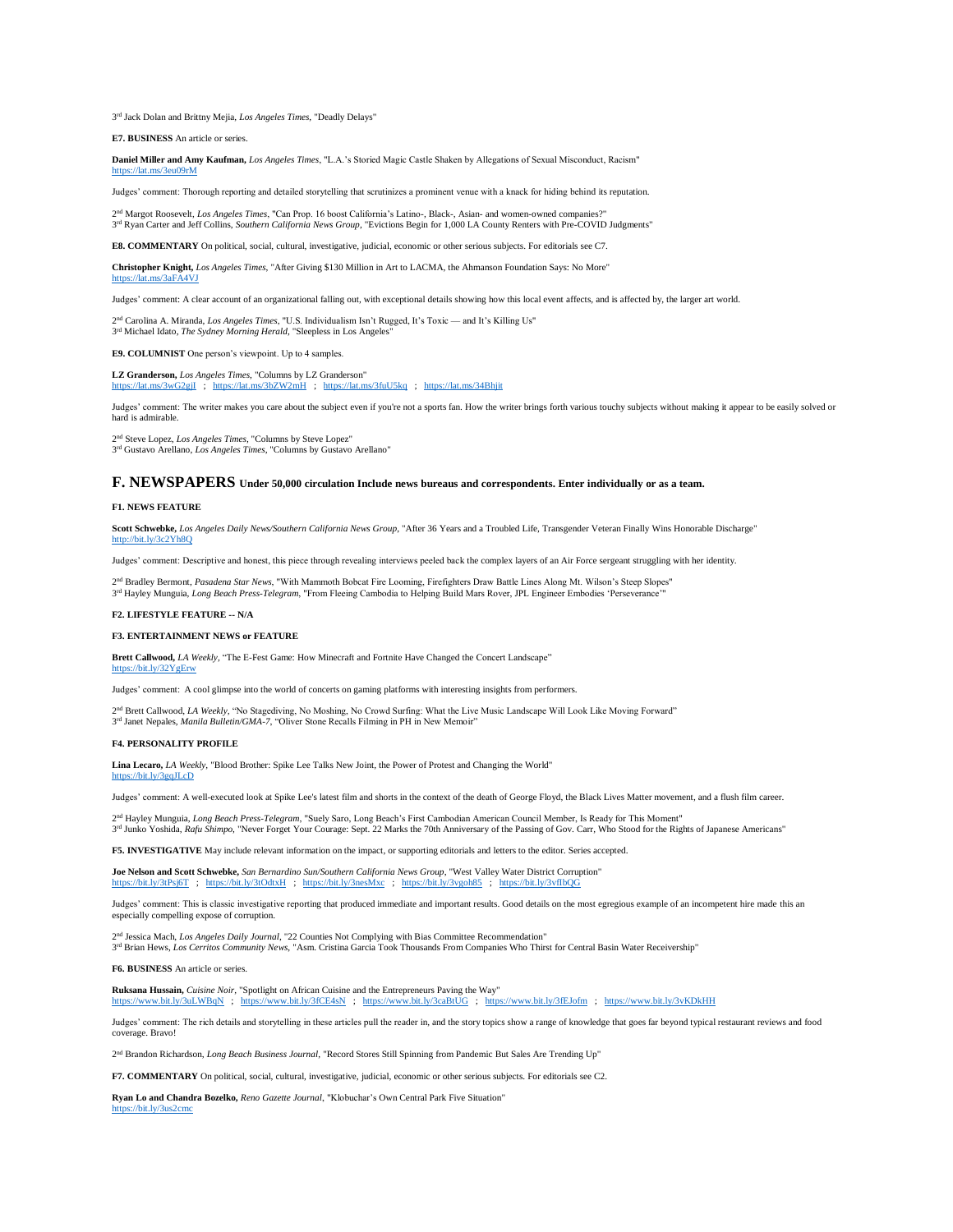Judges' comment: An excellent example of journalism that exposes wrongs and, with the help of activists, results in justice for those living in the margins, such as Myon who was released from prison.

2 nd Karen Ocamb, *Los Angeles Blade*, "Strong at the Broken Places" 3 rd Chandra Bozelko, *The Downey Patriot*, "Beware of Progressive Prosecutors Like George Gascon"

**F8. COLUMNIST** One person's viewpoint. Up to 4 samples.

**Dennis McCarthy,** *LA Daily News*, "Dennis McCarthy's Columns" <https://bit.ly/3g7uc9z>; <https://bit.ly/3pl5pD7>; <https://bit.ly/3uSSeKA>; <https://bit.ly/3g9rHn7>

Judges' comment: Well-written package of columns that provide a sense of community and place during this historic pandemic year. Particularly powerful was the personal reflection (especially after George Floyd's death galvanized the world) on an old sunset law and our collective silence leaving these injustices unchallenged for far too long.

2<sup>nd</sup> Thomas Elias, *California Focus* (syndicated column), "California Focus Syndicated Column"<br>3<sup>rd</sup> Henry Dubroff, *Pacific Coast Business Times*, "Pacific Coast Business Times' Weekly Columns"

## **G. MAGAZINES**

#### **Including magazines with L.A. bureaus**

**G1. INVESTIGATIVE** Reporting by an individual or team.

**Lesley Goldberg and Kim Masters,** *The Hollywood Reporter*, "NBC Insiders Say Entertainment Boss Fostered Toxic Culture, Under Investigation" t $Iv/3g9$ 

Judges' comment: This intensive, explosive investigation of NBC Entertainment chairman Paul Telegdy confirmed he presided over a toxic environment from 2009 to 2018. The report prompted NBCUniversal to announce Telegdy was "leaving the company."

2<sup>nd</sup> Gary Baum, *The Hollywood Reporter*, "Meet the Controversial Doctor Behind the Dr. Phil Empire"<br><sup>3rd</sup> Tatiana Siegel and Kim Masters, *The Hollywood Reporter*, "Steven Mnuchin's Former Firm Surfaces in Charlotte Kirk <sup>1</sup> Gary Baum, *The Hollywood Reporter*, "Meet the Controversial Doctor Behind the Dr. Phil Empire"

**G2. COMMENTARY** On political, social, cultural, investigative, judicial, economic or other serious subjects, including editorials.

**Bill McKibben and Peter Flax,** *The Red Bulletin*, "Reality Matters" <https://bit.ly/3p6sY4m>

Judges' comment: Bill McKibben smartly describes COVID-19 and climate change to raise a point that transcends even these two enormous topics: "It's possible that the ultimate courage simply involves facing facts and not trying to fool yourself," he writes. McKibben's commentary deftly sizes up two of the defining challenges of our time and suggests a way forward.

2 nd Stephanie Slade, *Reason*, "Against the New Nationalism"

3<sup>rd</sup> Christina Aushana and Tara Pixley, *NiemanReports*, "Protest Photography Can Be a Powerful Tool For and Against Black Lives Matter"

**G3. COLUMNIST** One person's point of view on any subject.

**Kareem Abdul-Jabbar,** *The Hollywood Reporter*, "'Kobe Bryant, Gayle King and Why Black Words Matter' ; 'Where Is the Outrage Over Anti-Semitism in Sports and Hollywood?' ; 'Why 'Gone With the Wind' Needs a Warning Label, Not a Ban'" <https://bit.ly/3zhOplS>; <https://bit.ly/3iwdeUY>; <https://bit.ly/2SmEsTu>

Judges' comment: Measured and well-reasoned positions are the hallmark of Mr. Abdul-Jabbar's fine writing. He accomplishes this while remaining rooted in a non-holier-than-thou reality. His strong clear voice is a beacon in these confusing times, reminding us of our own imperfections.

2 nd David L. Ulin, *Alta Journal*, "Looking Backward from the Future" 3 rd Katherine Mangu-Ward, *Reason*, "The Dangerous Lure of Political Violence"

## **G4. FEATURE – Business/Government, over 1,000 words**

**Austin Carr and Chris Palmeri,** *Bloomberg Businessweek*, "Socially Distance This" om.bg/2QM0Apt

Judges' comment: This in-depth article about Carnival's poor response to the pandemic stands out for the way it captures the dangers of the chaos and confusion in early 2020. A candid interview with Carnival's CEO shows Carr and Palmeri's skill and hard work.

2 nd Brian Steinberg, *Variety*, "Madison Avenue Meltdown: Marketers, Media Outlets Feud Over Billions of Dollars in Advertising" 3 rd Kate Aurthur and Adam B. Vary, *Variety*, "Extras on \$et: Inside Hollywood's Pricey Plans to Restart Production"

### **G5. FEATURE – Culture/Arts, over 1,000 words**

**Christian Britschgi,** *Reason*, "Why Does Hollywood Hate Real Estate Developers?"

## <https://bit.ly/2RXR0ka>

Judges' comment: Feels like one of those why-have-I-not-read-this-before stories, deeply researched, wittily argued and engagingly written.

2<sup>nd</sup> Brittany Martin, *Los Angeles Magazine*, "Sqirl Accused of Moldy Jam, Questionable Practices, and Stolen Recipes"<br><sup>3rd</sup> Cate Young, *The American Prospect*, "Why So Many Black Horror Films Are Horrors Themselves"

**G6. FEATURE, under 1,000 words** Any feature.

**Susan Straight,** *Alta Journal*, "Badass Women of the West" <https://bit.ly/3q3Jz7H>

Judges' comment: Wonderful look at an immigrant population that are too often stereotypes. This writer did a great job of drawing the reader in with interesting details that were surprising and engaging.

2 nd Zoe Hewitt, *Variety*, " 'F9' and 'Matrix 4' Helicopter Camera Crews Aim High for Action Shots" 3<sup>rd</sup> Katie Kilkenny, *The Hollywood Reporter*, "'Egregious' TV Errors Fuel Native and Indigenous Groups' Calls for Better Representation"

**G7. ENTERTAINMENT NEWS or FEATURE** Coverage of any entertainment subject by a person or a team.

**Elizabeth Wagmeister**, *Variety*, "Six Strangers Testified Against Harvey Weinstein. Now, They're Bonded for Life" <https://bit.ly/34xD2Io>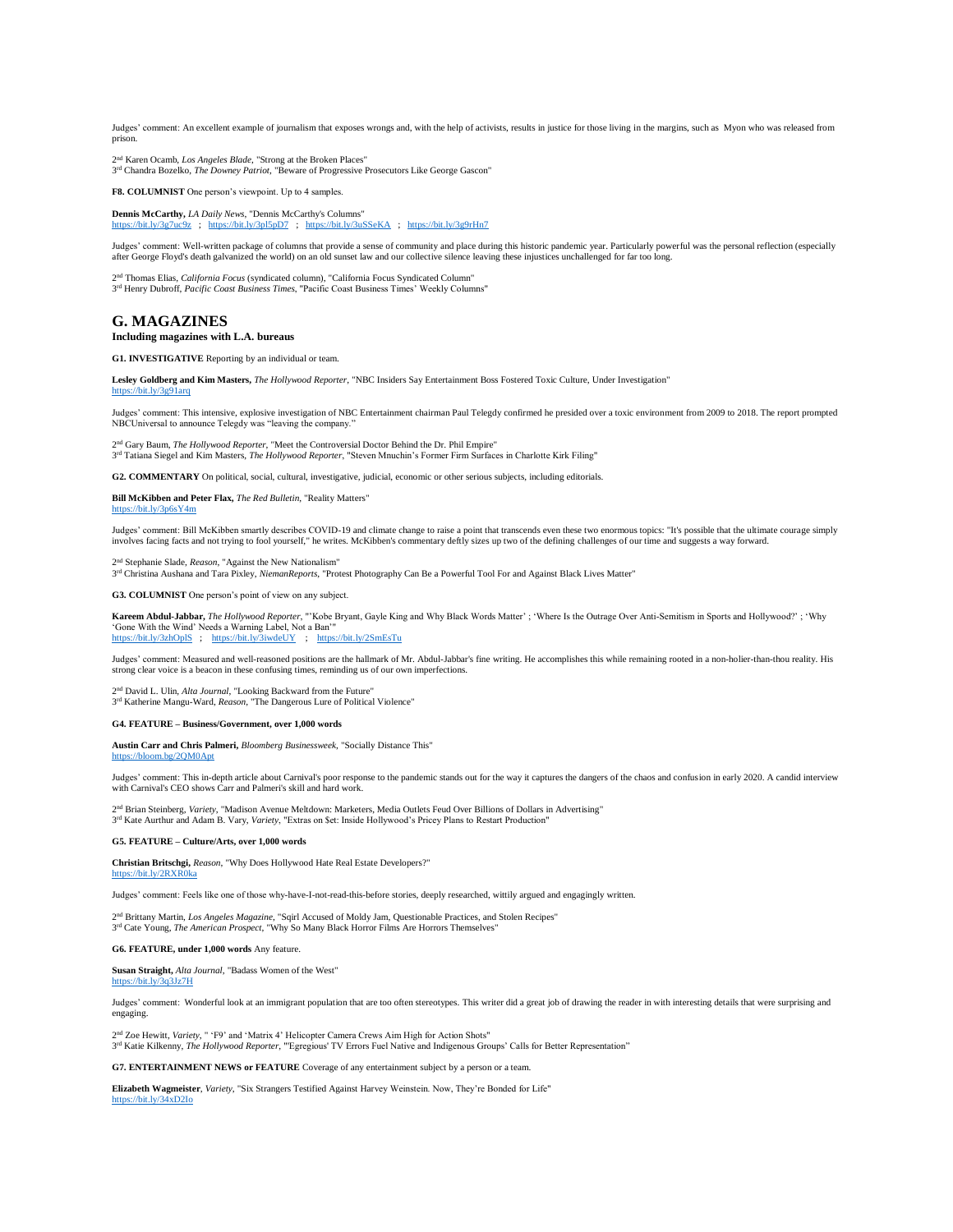Judges' comment: Powerful story about a brave woman and the hardships she faced after one of the country's most provocative scandals.

2<sup>nd</sup> Matthew Carey, *Deadline Hollywood*, "Murder in the Consulate: Oscar Contender 'Kingdom of Silence' Parses Brutal Killing of Journalist Jamal Khashoggi" 3 rd Steven Gaydos, *Variety*, "Jackie DeShannon Overcame Male Music World"

## **G8. PERSONALITY PROFILE, Film/TV Personalities**

**Angelique Jackson,** *Variety*, "Man of Action: Tyler Perry on Producing During the Pandemic and Why He's Weighing in on Politics"  $\frac{dv}{2\alpha}$ kke

Judges' comment: Man of Action is a work of art - well written and informative throughout. The multiple sources cited grows the audience's interest, but does not distract from the main story<br>line. Well-formed for a compell

2™ Daniel D'Addario, *Variety,* "'Pose' Star Indya Moore Reflects on Activism and the Road Ahead"<br><sup>3™</sup> Seth Abramovitch, *The Hollywood Reporter*, "Pee-wee Herman's "Dark" Reboot: Paul Reubens Is Ready to Stage a Comeback"

#### **G9. PERSONALITY PROFILE, Politics/Business/Arts Personalities**

**Geoffrey Gray,** *Alta Journal*, "Dear Inga, Love Jack"  $\sqrt{3}z$ o5EBT

Judges' comment: An outstanding article, beautifully written and engrossing.

2<sup>nd</sup> Lacey Rose, The Hollywood Reporter, "Shonda Rhimes Is Ready to 'Own Her S\*\*\*': The Game-Changing Showrunner on Leaving ABC, 'Culture Shock' at Netflix and Overcoming Her Fears"

3 rd Tim Greiving, *Alta Journal*, "The Billion-Dollar Composer"

**G10. IN-HOUSE or CORPORATE PUBLICATION** Single-best issue published by a company, agency or organization, for internal or external distribution.

## **Peter Flax, Nora O'Donnell, Tara Thompson and Rudi Uebelhoer,** *The Red Bulletin*, "Heroes 2020"

## <https://win.gs/3c3J4o9>

Judges' comment: The design throughout is simple and consistent while being vibrant and engaging. The photography entices the reader into appreciate the accompanying words.

2 nd Susan Bell and Letty Avila, *USC Dornsife Magazine*, "Fall 2020/Winter 2021 — The Memory Issue"

3 rd Variety, *Variety*, "An Earth-Shattering Year"

## **H. BROADCAST – ANY OUTLET TV/Film/Radio/Podcast**

## **H1. HUMOR/SATIRE WRITING**

**Richard Montoya, Ricardo Salinas and Herbert Siguenza,** *KCET*, "Southland Sessions: Culture Clash's Totally Fake Latino News" <https://bit.ly/3tUf5WH>

Judges' comment: This was a wonderful example of what talented actors and writers could do during a quarantine. The satire was topical, on the mark, and very funny!

2 nd Meredith Bragg, Austin Bragg and Remy, *ReasonTV*, "Every Political Ad Ever" 3 rd Morris O'Kelly (Mo'Kelly), *Black Information Network/iHeartRadio*, "Spike Lee to Pen Musical History of Viagra"

### **H2. OBITUARY/IN APPRECIATION – Film/TV Personalities**

**Tom Walters and Liam Hyland,** *CTV National News*, "Kirk Douglas Obit"  $bit.lv/3x3bIOX$ 

Judges' comment: This was a great remembrance of a talented actor. It tells the story of a life well lived.

2<sup>nd</sup> George Pennacchio and Cheryl Diano, *KABC-TV*, "Remembering Regis Philbin"<br><sup>3rd</sup> Beyond Sport Team, *Spectrum News 1*, "Kobe Bryant Obituary"

### **H3. OBITUARY/IN APPRECIATION – Politics/Business/Arts Personalities**

**Tom Walters**, *CTV National News*, "The Life of John Lewis" <https://bit.ly/3z5gD3c>

Judges' comment: This was a fitting tribute to a person who fought for equality, and despite time limits, showed the breadth of his importance to the civil rights movement.

2™ Morris O'Kelly (Mo'Kelly), *KFI AM640/iHeartRadio*, "The Mo'Kelly Show Remembers Eddie Van Halen"<br>3™ Cami Buckman, Lisa McRee, Mark Grizzle, Diana Jimenez and Bill Cipolla, *Los Angeles Times/Spectrum News 1*, "This Day

**H4. SOLUTIONS JOURNALISM** Rigorous reporting on a response to a problem and its associated evidence. Series or single story.

**Juan Devis, Matthew Crotty, Jon Christensen, Eric Waldron and Jaime Morgan-Munoz,** *KCET*, "The New West and the Politics of the Environment" <https://bit.ly/3aIZWjl>

Judges' comment: With depth and nuance, this documentary addresses who gets to define a problem, and who chooses the appropriate solution — and how that solution adapts to bridge social, cultural and community divides.

2 nd Paul Detrick, *ReasonTV*, "Hospital Technicians Ignore Copyright Law to Fight COVID-19" 3 rd Phillip Palmer, *ABC7 Eyewitness News*, "Solutions Series"

## **H5A. RACE AND SOCIETY, TV**

**Karen Foshay, Trevor Jackson, Michael Ray and Tori Edgar,** *KCET*, "I Was There"

<https://vimeo.com/510877704>

Judges' comment: Beautifully done. Four vignettes of different perspectives. The first two, especially, were smart and really thought provoking.

2 nd Leon Krauze, Andrea Gonzales, Yarel Ramos, Francisco Ugalde and Andres Pruna, *KMEX*, "California Mexicana" 3 rd Giselle Fernandez, Seth Katz and Anaconda Street Productions, *Spectrum News 1 SoCal*, "LA Stories with Giselle Fernandez: Melina Abdullah"

### **H5B. RACE AND SOCIETY, Radio**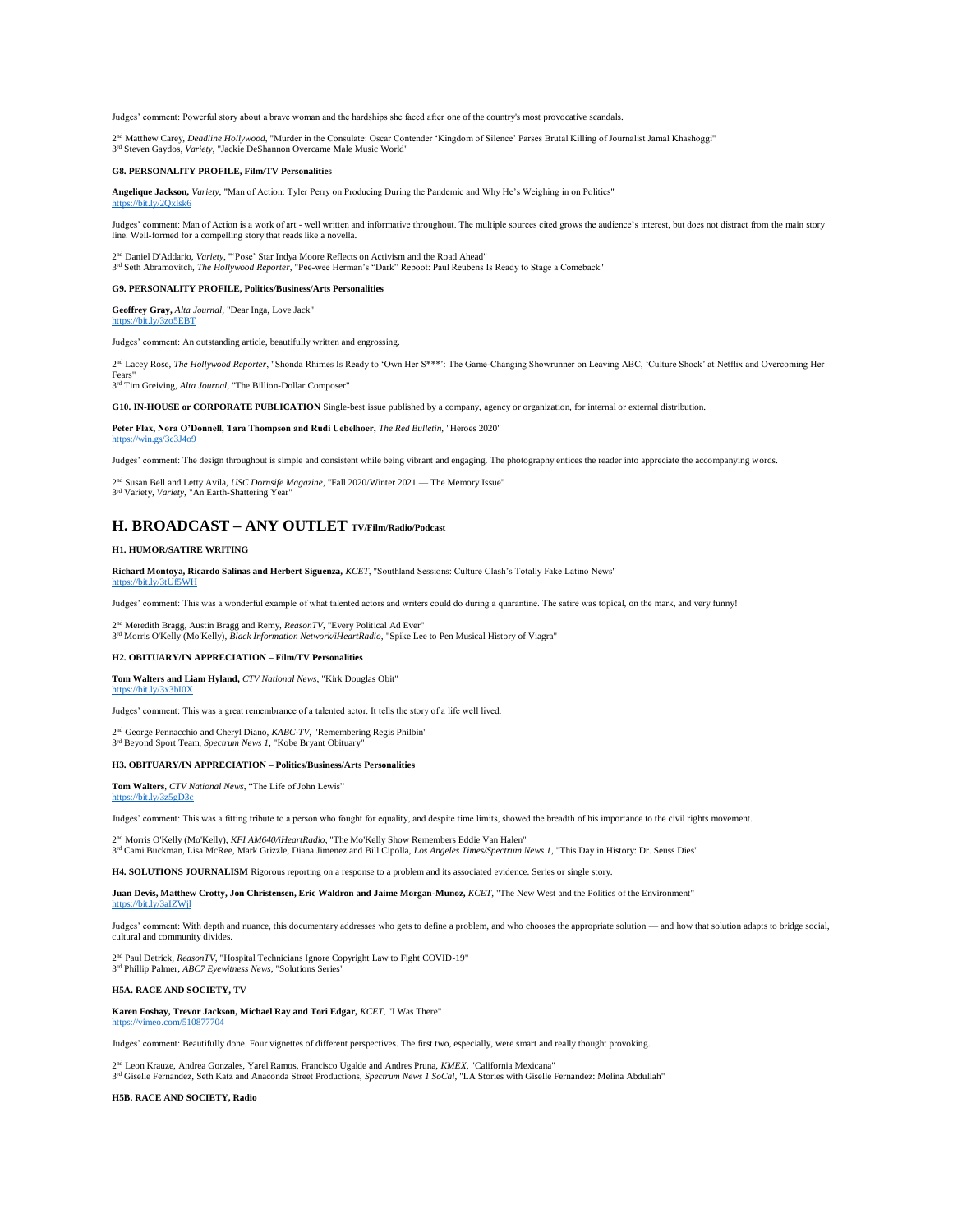**Madeleine Brand and Brian Hardzinski,** *KCRW*, "Former NFL player Emmanuel Acho on 'Uncomfortable Conversations with a Black Man'" <https://kcrw.co/3pdnsuJ>

Judges' comment: Madeleine doesn't take anything for granted. She pushes when she needs to and seeks an answer when things get fuzzy. She's a lifeline for the listener. Great work in all of her pieces but this one was the best.

2 nd Morris O'Kelly (Mo'Kelly), *Black Information Network/iHeartRadio*, "Lift Every Voice, Lift Every Vote: Mo'Kelly's 2-Minute Warning" 3<sup>rd</sup> Robert Scheer, "Scheer Intelligence", *KCRW*, "Melina Abdullah: The Powerful Past, Present and Future of Black Lives Matter"

**H6. IMMIGRATION REPORTING** (includes Dream

**Giselle Fernandez, Seth Katz and Anaconda Street Productions,** *Spectrum News 1 SoCal*, "LA Stories with Giselle Fernandez: Tito Rey" com/457106753 (private video, password: LASTORIES)

Judges' comment: An engaging profile of a talented but unknown Chilean singer's improbable rise to fame and his America dreams in the U.S. helps illustrate the truth of his theme song "nobody's Illegal." Warm, unflinching and well done

2<sup>nd</sup> Claudia Murray and Jim Epstein, *ReasonTV*, "Venezuelans Fleeing Socialism Find Community at a Miami Storage Facility" 3 rd Jacob Soboroff, Aarne Heikkila, Mitch Koss and Betsy Korona, *MSNBC*, "Essential and Undocumented"

**H7. GENDER AND SOCIETY** (includes LGBTQ reporting)

**Qinling Li**, *ReasonTV*, "Meet the Trans Activists Fighting for Sex Worker Freedom" hit.ly/3iahLfY

Judges' comment: Strong, sympathetic look at a stigmatizing issue, and great storytelling through the featured activists - well done!

2<sup>nd</sup> Patsy Northcutt, Kim Spencer and Liz Canning, *KCET*, "Global Mosaic: Young Women Rising"<br><sup>3rd</sup> Jonathan Bastian, *KCRW*, "What Makes Men, Men"

## **H8A. PANDEMIC REPORTING, TV**

**Dateline NBC staff,** *Dateline NBC*, "The Playbook" <https://vimeo.com/486174967> (Private video, password: dateline)

Judges' comment: The historical record of the COVID War is expertly presented in this excellent report—lest we forget!

2 nd Dateline NBC staff, *Dateline NBC*, "Race for a Vaccine" 3 rd Steven Vargas, *Ampersand*, "Dancing at Home"

### **H8B. PANDEMIC REPORTING, Radio**

**Benjamin Gottlieb,** *KCRW*, "San Gabriel Valley Restaurateurs Are Determined to Make Their Businesses Work, Even with Mounting Losses"

Judges' comment: A compelling sound-rich segment about restaurateurs with excellent all-around work by the reporter.

2<sup>nd</sup> Danielle Chiriguayo, KCRW, "Face Shields, Verbal Abuse and Persistent Danger. Restaurant Workers Share Their Reopening Stories" 3<sup>rd</sup> Robert Scheer, *KCRW*, "Sarah Holt: A Global Look at the Virus That Upended the World"

#### **H9. CRIME REPORTING**

<https://kcrw.co/3nsDK1W>

**Karen Foshay, Tori Edgar, Denise Chan, Michael Bloecher and Maya Craig,** *KCET*, "SoCal Connected: The Fight to Know" <https://bit.ly/3aYSX6f>

Judges' comment: Great reporting here on California's unusual and archaic law and practices when it comes to public records of police misconduct. This clear and compelling report hopefully helps break down this information stonewall.

2<sup>nd</sup> Andrea Canning, Susan Leibowitz, Rocio Zamora, David Ketterling and Terrell Tangonan, *Dateline NBC, "P*oint Blank"<br>3<sup>nd</sup> Gene Kang, Thomas Lin and Tammy Chan, *KTLA 5 News*, "Exclusive: 'How Could You Do This?': Pic nd Andrea Canning, Susan Leibowitz, Rocio Zamora, David Ketterling and Terrell Tangonan, *Dateline NBC,* "Point Blank" year-old to Death"

**H10. SPORTS** Any News or Feature on sports.

**LMU Magazine Off Press Podcast**, *Loyola Marymount University*, "Paul Westhead" <https://bit.ly/3erjVFC>

Judges' comment: Excellent and well-researched feature as evidenced by smart questions yielding smart answers. Every minute was enjoyable.

2™ Susan Valot, *NPR's "Only A Game",* "MLB's First Bonus Baby and the Hollywood Big Shot Who Changed Baseball"<br>3™ Jonathan Bastian, Brian Kardzinski and Kathyrn Barnes, *KCRW*, "Phillie Phanatic and Other Mascots Continue

## **I.TELEVISION/FILM Broadcast, including online and cable TV, produced in Southern California.**

## **I1. REGULARLY SCHEDULED NEWSCAST**

*Spectrum News 1 Los Angeles,* Spectrum News 1 Team*,* "Your Evening" <https://vimeo.com/540421585>

Judges' comment: Solid well-rounded newscast. Enjoyed the "personalization" of the stories. Stories were set up well, with basic info and facts and figures given by the anchors leading into the stories. Good production val

2 nd *KTLA 5 News,* KTLA 5 News Team*,* "KTLA 5 News at 10"

**I2. ANCHOR/HOST** Any anchor or host, single or team.

**Giselle Fernandez,** *Spectrum News 1*, "LA Stories with Giselle Fernandez: Freedom Riders" <https://vimeo.com/541760493>

Judges' comment: Giselle Fernandez conducts herself with poise and confidence, and treats interview subjects with a tenderness that's not frequently felt in broadcast interviews. The ease with which the anchor gesticulated added to the ambiance of the segment without distracting from it.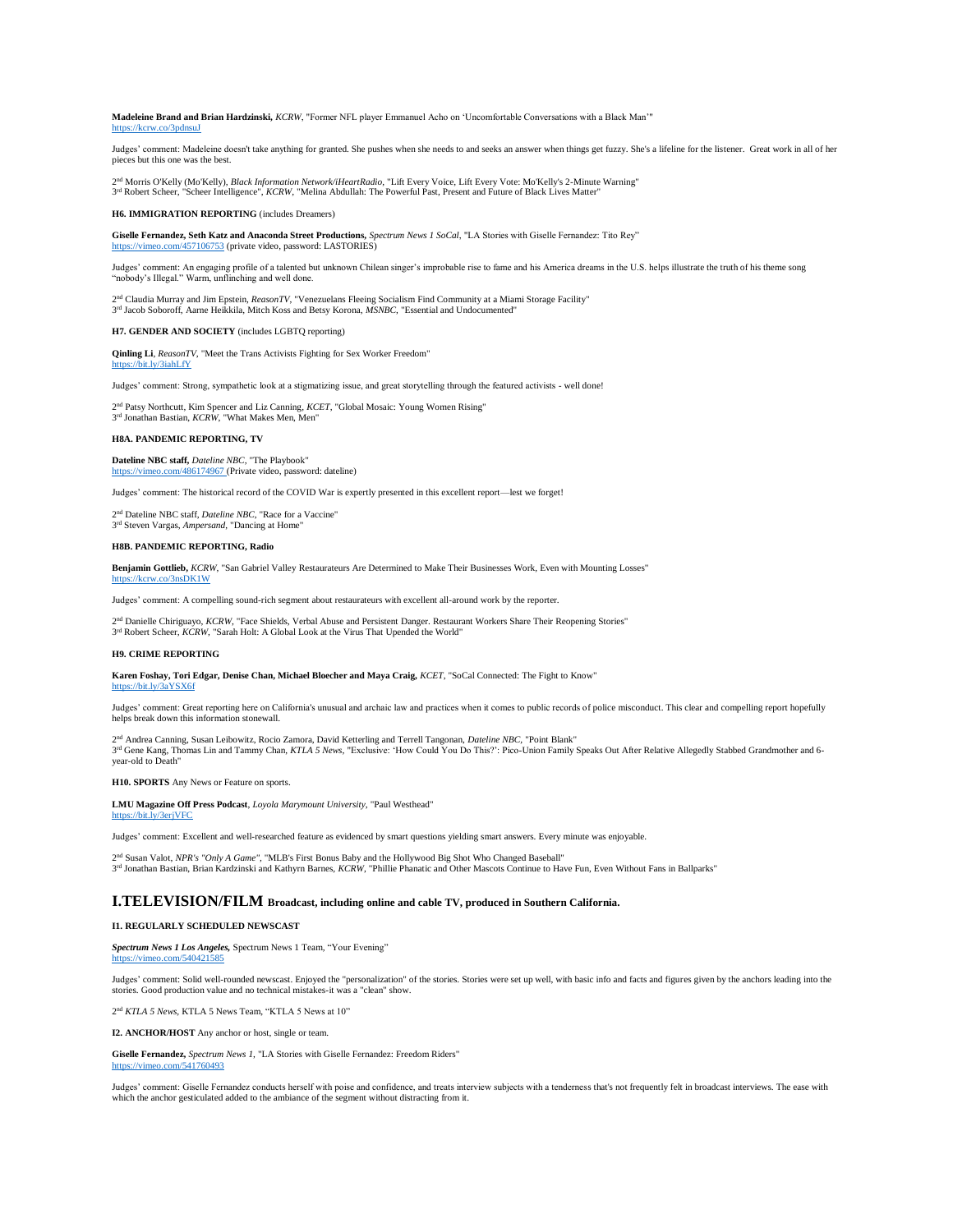2 nd Bianca Rae and Melvin Robert, *Spectrum News 1*, "The Hollywood Dream: Chasing Oscar" 3<sup>rd</sup> Lester Holt, *Dateline NBC*, "The Playbook"

**I3. VIDEOGRAPHER** Any news, feature, sports or documentary videographer.

**Travis LaBella,** *KCET*, "Artbound: Light and Space" <https://bit.ly/32PHalZ>

Judges' comment: The video so perfectly showed what the artists were explaining. The underwater pictures, the glass explanation -- really well done.

2<sup>nd</sup> Eric Waldron, *KCET*, "The New West and the Politics of the Environment"<br>3<sup>rd</sup> Corbett Jones, *KCET*, "Tending Nature: Guarding Ancestral Grounds with the Wiyot"

**I4. BREAKING NEWS** One news story, by an individual or a team.

**George Pennacchio and Cheryl Diano,** *KABC-TV*, "Alex Trebek's Best Friends React to His Passing" <https://bit.ly/37hwWxb>

Judges' comment: Breaking news told with heart. The overall feel of the obit was sweet and respectful in the best way.

2 nd Ernesto Torres and Tony Shin, *KNBC 4*, "Fierce Winds"

**I5. INVESTIGATIVE** Reports showing enterprise, initiative, research. Single report or a series.

Keith Morrison, Shane Bishop, Vince Sturla, Michelle Madigan and David Ketterling, *Dateline NBC*, "What Happened to the Children?" <https://vimeo.com/543438410>; <https://vimeo.com/543592608>; <https://vimeo.com/543657122> (Private videos, password: dateline)

Judges' comment: This bizarre story happened before our very eyes. This exceptional series helped us understand a monstrosity we couldn't imagine.

2 nd Lisa McRee, Roger Martínez, Kiera Feldman, Jack Leonard and Adam VanDeKerchove, *LA Times Today/Spectrum News 1*, "Toxic Fumes on Planes" 3 rd Jim Epstein, *ReasonTV*, "Cypherpunks Write Code"

## **I6. NEWS FEATURE, over 5 minutes**

**Giselle Fernandez, Seth Katz and Anaconda Street Productions,** *Spectrum News 1 SoCal*, "LA Stories with Giselle Fernandez: Jackie Lacey" <https://vimeo.com/442160751> (private video, password: LASTORIES)

Judges' comment: Great subject matter handled perfectly. Just high quality, smart television.

2<sup>nd</sup> Erik Himmelsbach-Weinstein and Mark E. Potts, *Los Angeles Times*, "Are Orange County Voters Still Feeling Blue in the 2020 Election?"<br>3<sup>rd</sup> Ann Preisman, Justin Balding, Mario Garcia, Joe Delmonico and Andrea Cannin

#### **I7. NEWS FEATURE, under 5 minutes**

**Itay Hod,** *Spectrum News 1*, "The Biden Effect" <https://tinyurl.com/BidenEffect>

Judges' comment: "The Biden Effect" was creatively shot and beautiful written. A sweet, excellent story told with compassion.

2<sup>nd</sup> Karen Foshay, Trevor Jackson and Michael Ray, *KCET*, "I Was There: Black Lives Matter Protests"<br>3<sup>rd</sup> Carlos Saucedo and Phil Ige, *KTLA 5 News*, "Chicano Moratorium: 50 Years Later"

### **I8. HUMAN INTEREST FEATURE, over 5 minutes**

**The SoCal Scene Team,** *Spectrum News 1*, "Ron Finley Gangsta Gardener" <https://vimeo.com/541781287>

Judges' comment: In a fascinating portrait of the man who defied the city of Los Angeles by growing a garden in his yard, the Spectrum News I team tells an inspiring story of the "Gangsta<br>Gardener" who now teaches gardenin

2 nd Giselle Fernandez, Seth Katz and Anaconda Street Productions, *Spectrum News 1 SoCal*, "LA Stories with Giselle Fernandez: Rabbi Leder" 3 rd Giselle Fernandez, Seth Katz and Anaconda Street Productions, *Spectrum News 1*, "LA Stories with Giselle Fernandez: Maye Musk"

## **I9. HUMAN INTEREST FEATURE, under 5 minutes**

**Joe Fryer, Alicia Hastey, Jean Macdonald and Paul Manson,** *NBC News, Sunday Today*, "The Last Woolworths: Counter Culture" <https://bit.ly/37mpCQN>

Judges' comment: A fun story told through well-chosen shifting perspectives.

2<sup>nd</sup> Itay Hod, *Spectrum News 1*, "Skin Deep"<br>3<sup>rd</sup> Thomas Cordova, *Long Beach Post*, "Shirley Raines Heads Up, Beauty 2 The Streetz"

## **I10. LIFESTYLE FEATURE**

**Claire Hannah Collins, Makeda Easter and Erik Himmelsbach-Weinstein,** *Los Angeles Times*, "How Black Culture Made Roller Skating Popular" <https://bit.ly/3gBMyzN>

Judges' comment: With footage from the '80s, this segment weaves well the history of roller skating with the influence of Blacks before it became a social media trend.

2 nd Annabelle Sedano and Andres Pruna, *KMEX*, "Ciencia, Mujeres y Sexismo" 3 rd Jennie O'Hagan, Greg Payton, Amy Kaufman and Lisa McRee, *Spectrum News 1/Los Angeles Times*, "Mrs. Rogers"

**I11. ENTERTAINMENT NEWS or FEATURE, over 5 minutes** Coverage of any entertainment subject.

**Meredith Woerner, Preston Northrop and Tucker Morrison,** *Variety*, "How Ludwig Göransson Created 'The Mandalorian's' Iconic Opening Howl" /bit.ly/2QIYiNC

Judges' comment: The creative, collaborative process of creating film music is beautifully conveyed in this excellent piece.

2<sup>nd</sup> Meredith Woerner, Preston Northrop and Nick Stango, *Variety*, "Horror Icons Jamie Lee Curtis and Neve Campbell Compare Notes on Their Reigns as Scream Queens"<br><sup>3rd</sup> Itay Hod, *Spectrum News 1*, "Desperately Seeking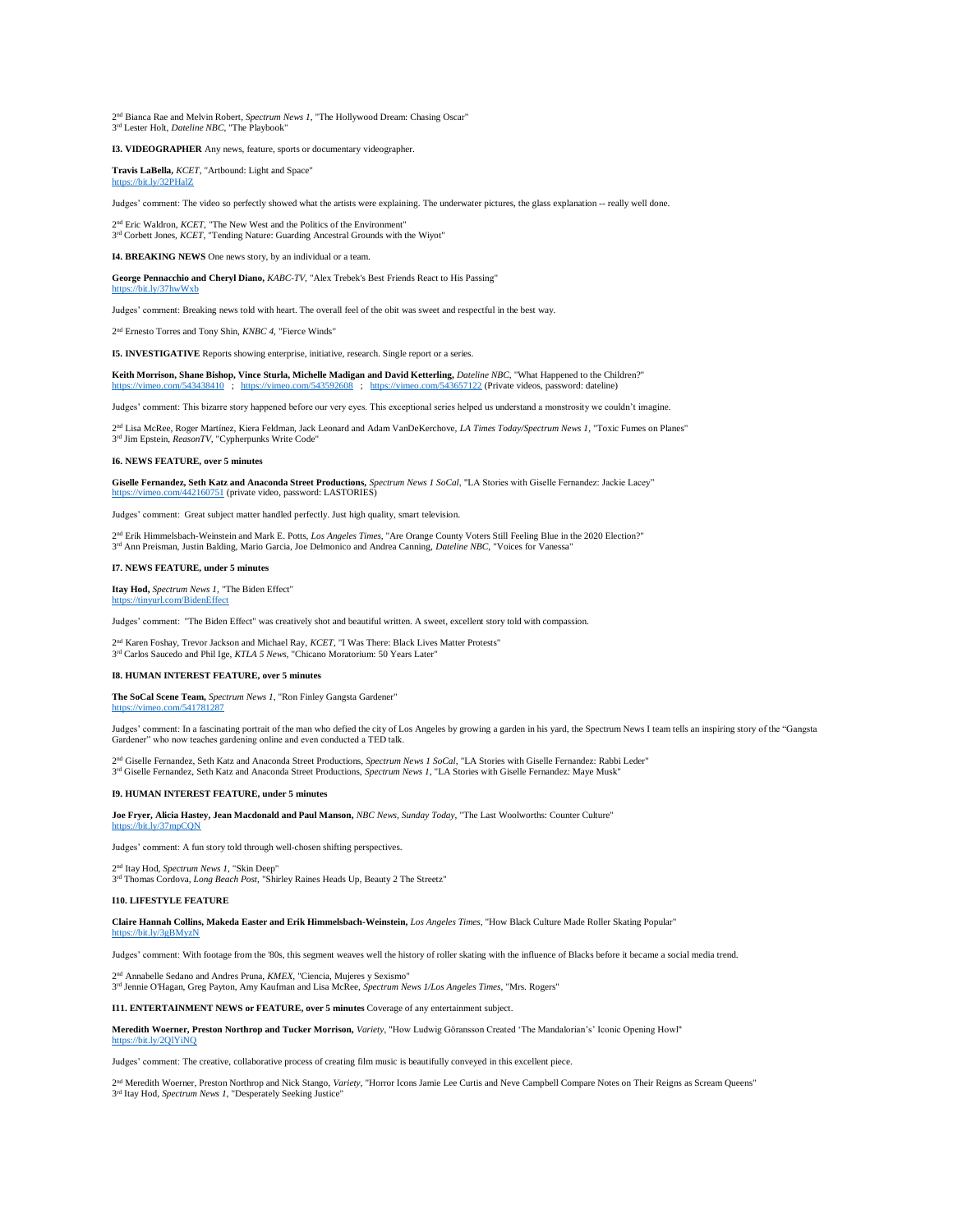## **I12. ENTERTAINMENT NEWS or FEATURE, under 5 minutes** Coverage of any entertainment subject.

**Denise Chan, Michael Ray, Trevor Jackson and Karen Foshay,** *KCET*, "SoCal Connected: Tour is Cancelled but COVID-19 Won't Stop L.A.'s Las Cafeteras" <https://bit.ly/3eCADRh>

Judges' comment: This well-edited and informative piece tells an awesome, heartfelt story and tells it efficiently.

2<sup>nd</sup> Janet Nepales, *GMA-7*, "Exclusive Interview by Janet Nepales on Darren Criss on 'Hollywood'''<br>3<sup>rd</sup> Itay Hod, *Spectrum News 1*, "Above Board"

#### **I13. ENTERTAINMENT PERSONALITY PROFILE/INTERVIEW**

**George Pennacchio,** *KABC*, "Remembering Kobe Bryant"

#### it.ly/3f9Sv6W

Judges' comment: The perfectly placed voiceovers helped tell the story. The piece was so tightly written and edited that a longer length might have taken away from the wonderful story.

2nd Juan Devis, Thor Steingraber, Lauren Quinn, Angela Boisvert and Matthew Crotty, *KCET*, "A Tribute to Linda Ronstadt at The Soraya"<br>3<sup>rd</sup> Giselle Fernandez, Seth Katz and Anaconda Street Productions, S*pectrum News 1 S* 

#### **I14. NON-ENTERTAINMENT PERSONALITY PROFILE/INTERVIEW**

**LA Stories with Giselle Fernandez Team,** *Spectrum News 1*, "LA Stories with Giselle Fernandez: Jorja Leap"

#### <https://bit.ly/32OnoHN>

Judges' comment: Compelling, outstanding profile of UCLA Prof, Jorja Leap, whose research and programs provide understanding of gangs and ways to overcome gang mentality.

2<sup>nd</sup> Lisa McRee, Jennifer Winston, Greg Payton, Lisa Wilson and Bill Cipolla, *Spectrum News 1/Los Angeles Times*, "Hollywood Harassment/Anita Hill"<br><sup>3rd</sup> Juan Devis, Sue Ding, Travis LaBella, Jacqueline Reyno and Amanda

**I15. TALK/PUBLIC AFFAIRS** Single program on news, talk or public affairs.

**Juan Devis, Angela Boisvert, Matthew Crotty, Jacqueline Reyno and Rosten Woo,** *KCET*, "Southland Sessions: Civic Imagination" <https://bit.ly/3eEYr7c>

Judges' comment: KCET's excellent "Southland Sessions" is a terrific compilation of various stories and interviews that explore the intersection of art, culture and social movements during the pandemic crisis.

2<sup>nd</sup> KCET/PBS SoCal and KPCC/LAist teams, *KCET*, "Reporter Roundup"<br><sup>3rd</sup> Adrienne Alpert, *ABC7*, "Eyewitness Newsmakers: Police Reform and Social Justice"

#### **I16. FEATURE DOCUMENTARY, over 25 minutes**

**Royal Kennedy Rodgers, Kathy McCampbell Vance, Michelle Merker, Shirlyn A. Cesar and Niki Alilovic,** *PBS SoCal*, "Hollywood's Architect: The Paul R. Williams Story" <https://vimeo.com/452692607/f4e0d63aca>

Judges' comment: The stunning work of a black architect during the rise of Hollywood in the first half of the 20th century is a terrific story, compellingly told through a compilation of historic films and photos. The ability of Paul Williams to overcome racism in designing iconic homes and buildings in L.A. and around the country is poignant and inspiring.

2<sup>nd</sup> Juan Devis, Matthew Crotty, Jon Christensen, Eric Waldron and Jaime Morgan-Munoz, *KCET*, "The New West and the Politics of the Environment"<br>3<sup>nd</sup> Karen Foshay, Tori Edgar, Denise Chan, Michael Bloecher and Maya Crai

#### **I17. DOCUMENTARY SHORT, under 25 minutes**

**Giselle Fernandez, Seth Katz, Anaconda Street Productions and Stacy Strazis,** *Spectrum News 1 SoCal*, "LA Stories with Giselle Fernandez: Freedom Riders"

Judges' comment: Singing "We Shall Overcome" and other protest songs nearly 60 years since they participated in the social movement for blacks, "Freedom Riders" Robert and Helen Singleton<br>are an inspiring couple for youth

2 nd Stephanie Bell, *Loyola Marymount University*, "Defending Our Crowns" 3 rd Paul Detrick, *ReasonTV*, "OnlyFans Didn't Save Sex Workers, Sex Workers Saved Themselves."

## **J. RADIO/PODCAST**

<https://vimeo.com/380832224>

## **Broadcast, podcast or stream produced in Southern California.**

**J1. ANCHOR/HOST** Any anchor or host, single or team.

**Susan Valot,** *Quanta Magazine Science Podcast*, "Quanta Magazine Science Podcast (Ancient DNA Episode)" <https://bit.ly/3hL45HZ>

Judges' comment: The host provides a journey into what could be an incredibly boring subject, Ancient DNA, by literally bringing the subject to life. Well done.

2 nd Madeleine Brand, *KCRW*, "Press Play with Madeleine Brand"

3<sup>rd</sup> Scott Feinberg, *The Hollywood Reporter*, "Awards Chatter"

**J2. NEWS or FEATURE, short form** No more than 90 seconds. **– N/A**

### **J3. BREAKING NEWS**

**KNX News Team,** *KNX AM*, "Kobe's Gone" <https://bit.ly/3tHN2JX>

Judges' comment: This is thorough, immediate, and respectful coverage of the Kobe helicopter crash. Good team work.

2<sup>nd</sup> Benjamin Gottlieb, *KCRW*, "Some LA Business Owners Support Protesters, but Feel Anger Toward Looters"

## **J4. NEWS FEATURE**

**Josh Mankiewicz, Allison Orr, Ann Preisman, Emily Wickwire and Neon Hum Media,** *Dateline NBC*, "Motive for Murder" <https://bit.ly/3wgxxKh>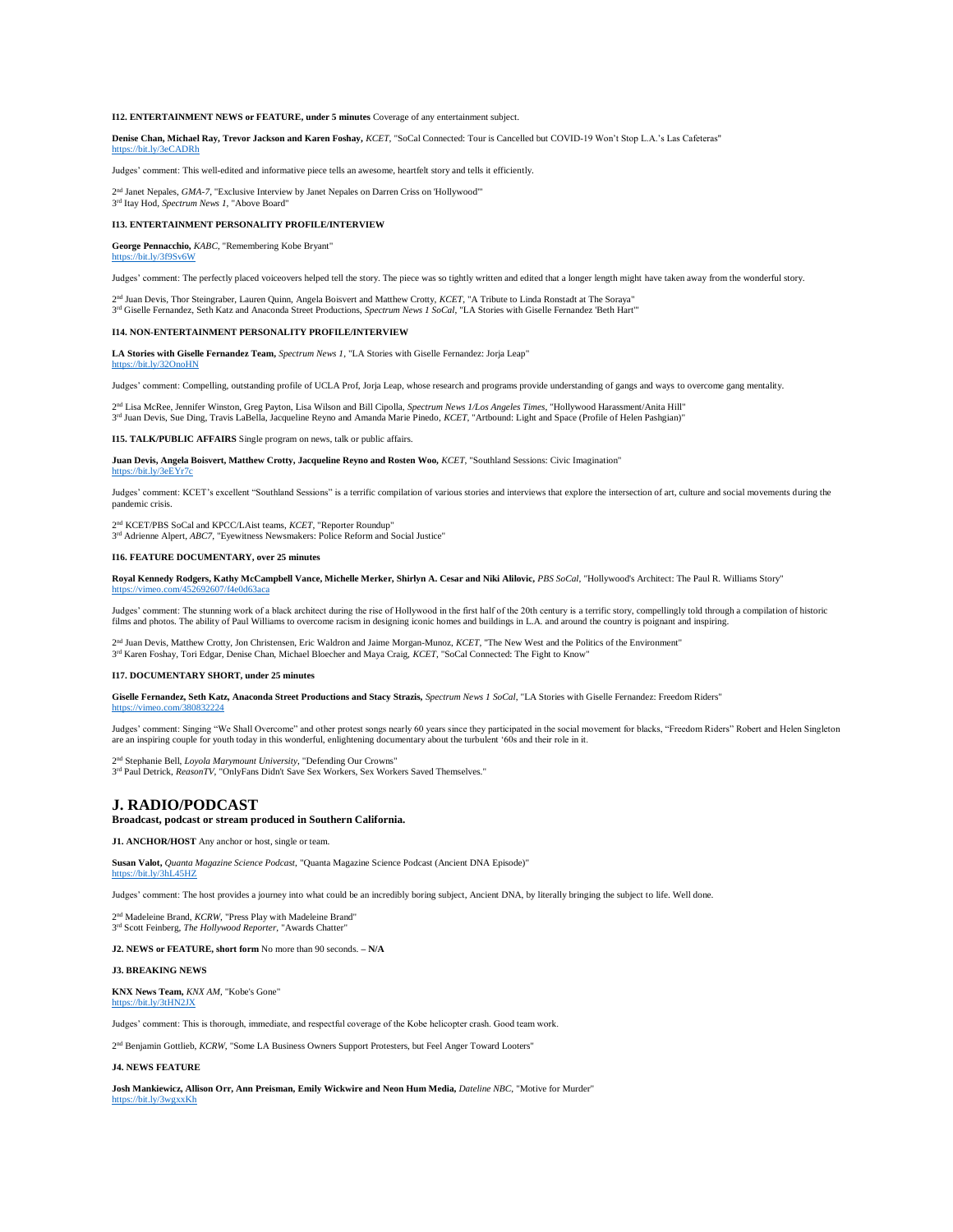Judges' comment: The authentic, intimate narration and pacing take the listener into the story. The fluid, well-paced writing left the listener anxious for the next reveal.

2<sup>nd</sup> Aaron Schrank, *KPCC*, "Venice Homeless Encampment"<br>3<sup>rd</sup> Susan Valot, *KCRW*, " 'It's Like a Family Member Dying.' Taking Stock of Loss in Historic Cabin Community After Bobcat Fire"

**J5. LIFESTYLE FEATURE** Lifestyle or special topics.

**Danielle Chiriguayo,** *KCRW*, "How LAUSD's Classic Coffee Cake Evolved and Led to Love"

## <https://kcrw.co/3gGg4pv>

Judges' comment: A terrific example of representing community and traditions in a way that makes the listener feel included.

2nd Morgan Keith, Larry Mantle and Fiona Ng, Southern California Public Radio (89.3 KPCC), "Sex )<br>3<sup>rd</sup> Kathryn Barnes, *KCRW*, "Nurses Stay in Donated RVs to Protect Their Families from COVID-19" nd Morgan Keith, Larry Mantle and Fiona Ng, *Southern California Public Radio (89.3 KPCC)*, "Sex Workers, Strippers, And Cam Girls Sustain Their Craft Through Virtual Work"

#### **J6A. PERSONALITY PROFILE/INTERVIEW, TV/Film personalities over 10 minutes**

**Kim Masters and Kaitlin Parker,** *KCRW*, "Director Bong Joon Ho on the 6-time Oscar-nominated 'Parasite'"

 $\text{cm} \times \text{co}/\text{3nnWhfT}$ 

Judges' comment: Being a film fan isn't required to appreciate and enjoy this interview. The language barrier is seamlessly interpreted. Nice work!

2 nd Esther D. Kustanowitz and Erin Ben-Moche, *The Bagel Report*, "The Big Bagel Theory with Mayim Bialik" 3 rd Kenny Holmes, Robert Kraft, Matt Schrader and Carol Kuswanto, *Score: The Podcast*, "Rockstar Maestro: Danny Elfman's Journey from Oingo Boingo to Hollywood Hero"

#### **J6B. PERSONALITY PROFILE/INTERVIEW, not TV/Film over 10 minutes**

**Morris O'Kelly (Mo'Kelly),** *KFI AM640/iHeartRadio*, "Roger Stone Returns to The Mo'Kelly Show"

## $bit.lv/3i41mt9$

Judges' comment: This is strangely a fun listen, even though the subject and his behavior are unsettling. The host held the moral high ground while remaining objective and balanced. Bravo!

<sup>d</sup> Robert Scheer, "Scheer Intelligence", *KCRW*, "Noam Chomsky: America Has Built a Global Dystopia"

2™ Robert Scheer, "Scheer Intelligence", *KCRW*, "Noam Chomsky: America Has Built a Global Dystopia"<br>3™ Madeleine Brand and Rosalie Atkinson, *KCRW*, "Gathering on Each Side of the US-Mexico Border to Play Son Jarocho, the

#### **J7. PERSONALITY PROFILE/INTERVIEW, under 10 minutes**

**Angel Carreras,** *KCRW*, "This LA Barber Started Giving \$20 Haircuts in His Garage After COVID-19 Closed His Shop"

## <https://kcrw.co/3dPxWN0>

Judges' comment: KCRW's profile of Angel the Barber, who re-started his business in his garage during the pandemic, is a fascinating look at how one person copes with providing a service and income for his family while protecting himself and others.

2<sup>nd</sup> Matt Guilhem, *KCRW*, "'I Just Held His Hand and We Cried Together.' Nurse on Comforting Dying COVID Patients"

**J8. INVESTIGATIVE** Reports showing enterprise, initiative, research. Single report or a series.

**Ana Garcia, Owen Michael, Sophie Ludel, Bob Mohler and Stephanie Schwartz**, *True Crime Daily The Podcast*, "Justice for Amish Girl Impregnated by Brothers; Survivors Talk Sexual Abuse in Amish Community" <https://bit.ly/3fLxBKU>

Judges' comment: This a horrifying account of a story that could easily have never been told. Good job.

2<sup>nd</sup> Anna Scott, *KCRW*, "How a City-funded Homeless Housing Project Became a Sink Hole for Public Money" 3<sup>rd</sup> Conor Powell and Gary Scott, "Long Shots"

**J9. ENTERTAINMENT REPORTING** Coverage or commentary on any entertainment subject. (For criticism see B categories)

**Zulekha Nathoo,** *CBC News*, "These Grammy Nominees Won't Be Body-shamed" <https://bit.ly/3xq1cS6>

Judges' comment: This is thorough and meaningful entertainment reporting that provides a nice, deep dive into high-profile women fighting the typical labels for body types on behalf of women with no voice.

2<sup>nd</sup> Jeff Goldsmith, *The Q&A with Jeff Goldsmith podcast,* "Back to the Future 1-2-3 Q&A - Bob Gale"<br><sup>3rd</sup> Sharon Waxman and Daniel Goldblatt, *TheWrap*, "TheWrap-Up Podcast: The State of TV Police Shows After George Flo

**J10. USE OF SOUND** Include a brief letter on how it was done, if relevant. A single program or related series.

**Caroline Feraday,** *KCLU*, "Coping with the COVID-19 Shutdown" https://bit.ly/3giMUMh

Judges' comment: In this well-done piece, the music and environment were very fluid and connected.

2 nd Matt Schrader, Peter Bawiec, Elena Bawiec, Fernando Arroyo Lascurain and Ross Marquand, *Epicleff Originals*, "Blockbuster: The Story of James Cameron (Miniseries)" 3<sup>rd</sup> Angel Carreras, *KCRW*, "Hoop Bus Dedicates Itself to Kobe Bryant, Black Lives Matter, Unity in LA"

**J11. TALK/PUBLIC AFFAIRS** An episode or a locally produced news, talk, information, education or public affairs show.

**Aiyonna White, ZaZu Lippert, Isaiah Murtaugh, Yuki Liang, Joshua Chang, Luke Scorziell, Evan Jacoby and Rebecca Katz,** *USC Annenberg Media*, "Portraits of a Pandemic"  $k$ ://bit.ly/3gEGVCA

Judges' comment: These pandemic portraits really captured a moment in time through a variety of stories and experiences, with the sounds flowing nicely.

2™ Matt Welch, Katherine Mangu-Ward, Peter Suderman and Elizabeth Nolan Brown, *Reason*, "The Great Bernie Freakout"<br>3™ Madeleine Brand, Sarah Sweeney, Michell Eloy, Angie Perrin and Brian Hardzinski, *KCRW*, "Analysis: Wh

**J12. DOCUMENTARY** A single non-fiction program, 15 minutes or longer.

**Andrea Gutierrez, Anjuli Sastry, Jordana Hochman, Jinae West and Sam Sanders**, *NPR*, "What Did the 1970 Chicano Moratorium Mean for Chicano Activists?" https://bit.ly/3p6sZ

Judges' comment: This piece wove-in themes and personal stories from various cultures connecting listeners in a way that is both informative and emotional.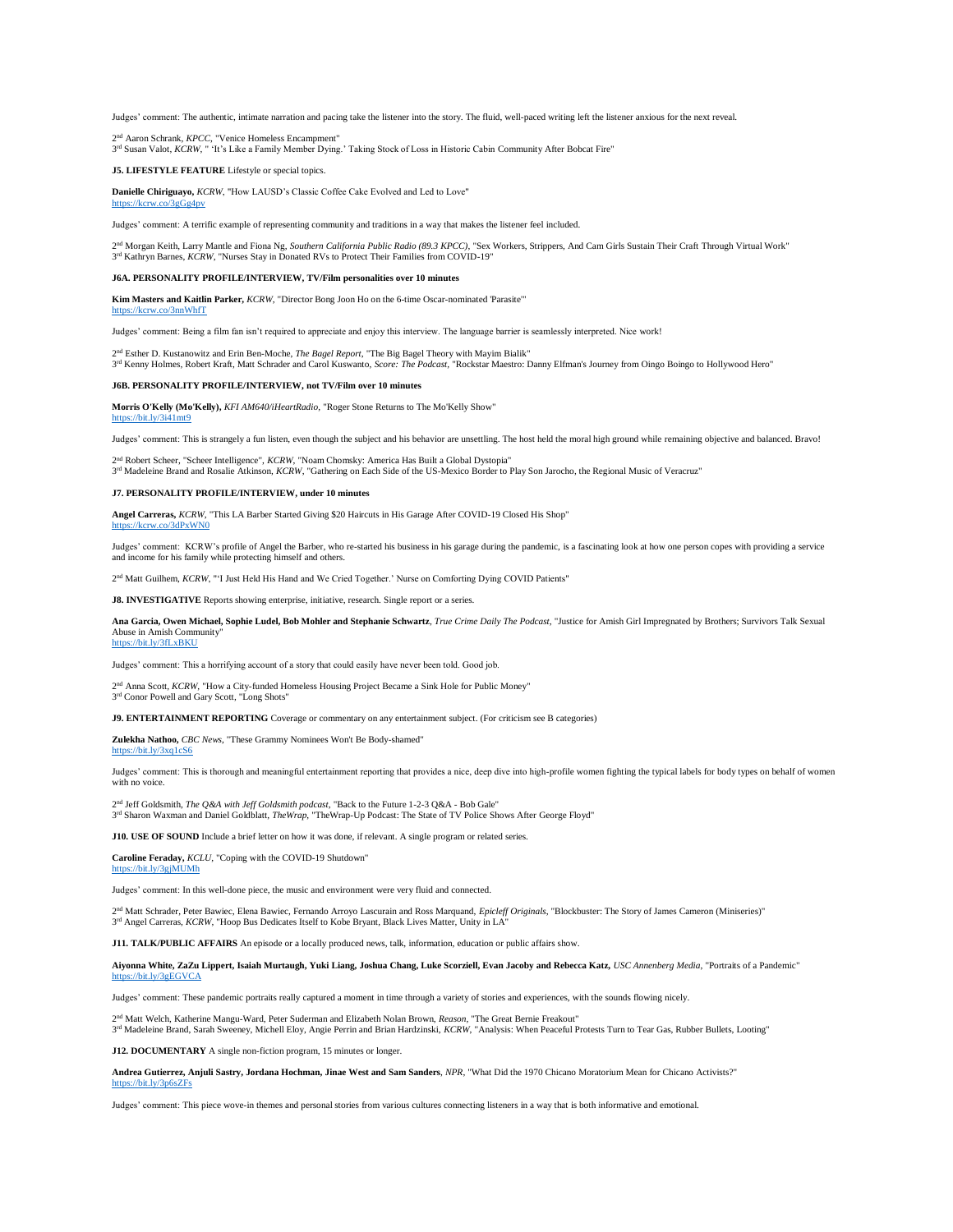2<sup>nd</sup> Monica Lopez, *Making Contact*, "Locked Down and Loaded: The 2020 Gun Surge and Violence Prevention" 3<sup>rd</sup> Conor Powell and Gary Scott, *Inside Voices Media*, "George Wallace: The Voice of White Resentment"

## **K. ONLINE**

## **Originally published on the Internet.**

**K1. GENERAL NEWS** A single news story originally written for and published on the Internet.

**Danielle Berrin,** *Forward*, "Beverly Hills Prepares for Doomsday" <https://bit.ly/332uOqK>

Judges' comment: Reporting on the 2020 election, civil unrest, wealthy people stocking up on guns, and colorful neighborhood watch organizers. Berrin used vivid imagery and colorful writing to masterfully capture a tense time in America.

2<sup>nd</sup> Steve Appleford, *Capital & Main*, "Homeless Moms Seize Houses as Coronavirus Rages"<br><sup>3rd</sup> Brandon Pho, *Voice of OC*, "Young Black Organizers and Leaders Look to a New Orange County in Light of Protests"

**K2. CULTURE NEWS** A single news story originally written for and published on the Internet.

**Richard Chang,** *Voice of OC*, "Renaming Historic Sites Continues to Ignite Debate in Orange County" <https://bit.ly/3uodR65>

Judges' comment: A strong, hyper-local look at a national reckoning over the names of the buildings and places we frequent.

2™ Carren Jao and Mia Nakaji Monnier, *KCET*, "'In Plain Sight': 80 Artists Take Over the Skies in Support of Immigrant Rights"<br>3™ Brian Addison, *Long Beach Post*, "'You can't disentangle them:' City's top health official

#### **K3A. ENTERTAINMENT NEWS, Broadcast/Film**

**Beatrice Verhoeven and Sharon Waxman,** *TheWrap*, "Hollywood Shuns Jamal Khashoggi Doc 'The Dissident' Over Fear of Saudi Backlash, Insiders Say" <https://bit.ly/3gm8EWI>

Judges' comment: Gutsy story. Courage cannot be applauded enough. Outstanding journalism forces society to confront uncomfortable truths about society. This is one of those times.

2<sup>nd</sup> Tim Chan, *Rolling Stone*, "Corey Feldman Names Alleged Abusers in Long-Awaited Film"<br>3<sup>rd</sup> Brian Steinberg, *Variety*, "Night Shift: Inside Late-Night TV's Coronavirus Chaos"

### **K3B. ENTERTAINMENT NEWS, Music/Performing Arts**

**Steve Appleford,** *Los Angeles Times*, "Who created Nirvana's famed smiley-face logo? A legal battle gets a new claimant"  $ne/3$ ibLKUK

Judges' comment: The writer cleverly exploits the symbolism of his subject and tells us something about the wider world we live in. Bravo.

2 <sup>nd</sup> Shirley Halperin and Leena Tailor, *Variety*, "Jason Derulo Sparks Outrage Down Under for Lifting Polynesian Teen's TikTok Hit"

3<sup>rd</sup> Joel Beers, *Voice of OC*, "Stages Theatre, a Mainstay for 28 Years on the Local Theater Scene, Closes Its Doors"

**K4. INVESTIGATIVE** Reports showing enterprise, initiative, research. Single report or a series.

**Spencer Custodio, Nick Gerda and Noah Biesiada,** *Voice of OC*, "The Downplaying of Orange County's Coronavirus Numbers" https://bit.ly/3htmcyiE ; https://bit.ly/3htmcyiE ; https://bit.ly/3htmcyiE ; https://bit.ly/3htmcyi ps://bit.ly/3h44tRq ; <https://bit.ly/3emcyiE>; <https://bit.ly/3vPDi0Z>; https

Judges' comment: Data was so critical throughout the COVID-19 pandemic in understanding and controlling the spread of the virus in communities across the nation. This series of investigative reports from the Voice of OC underscored that point through fact checking public officials' statements against data, putting on the record when data was withheld or obscured and helping readers better understand what the data is telling us. Stellar work.

2<sup>nd</sup> Danny Feingold and Dan Ross, *Capital & Main*, "Death Trap: When COVID-19 Hit L.A. Nursing Homes, Where Was the County's Department of Public Health?" 3 rd Jessica Goodheart, *Capital & Main*, "Perdue's Time as Dollar General CEO Marked by Charges of Wage Theft, Race and Sex Discrimination"

## **K5A. NEWS FEATURE, TV/Film**

**Matt Donnelly,** *Variety*, "A Day on a Film Set in the Time of Coronavirus" <https://bit.ly/3axNZNq>

Judges' comment: Reading these submissions felt like opening a time-capsule from ten years ago. But the submission from Matt Donnelly of *Variet*y, "A Day on a Film Set in the Time of<br>Coronavirus," stood out as a snapshot

2™ Beatrice Verhoeven and Sharon Waxman, *TheWrap*, "Why Are So Many High-Level Executives Ditching Hollywood During the Pandemic?"<br>3™ Rebecca Rubin and Brent Lang, *Variety*, "Survival Mode: Movie Theaters Brace for Desol

#### **K5B. NEWS FEATURE, Music/Culture**

**Mesfin Fekadu,** *Associated Press*, "With No. 1 Hit, Once-ousted Producer Dr. Luke Marks Comeback" <https://bit.ly/3mYZ4vh>

Judges' comment: In addition to being a well-written narrative, this piece contains strong news value and impressive reporting.

2<sup>nd</sup> Ben Bergman and Rachel Uranga, *dot.LA*, "Can Venture Capital Solve Its Whiteness Problem?" 3 rd Brandon Pho and Julie Leopo, *Voice of OC*, "In Wake of Raucous Protests, Santa Ana Residents Rally Around Clean Up"

#### **K6. NEWS FEATURE, General News**

**Danny Feingold,** *Capital & Main*, "Death Trap: When COVID-19 Hit L.A. Nursing Homes, Where Was the County's Department of Public Health?"

Judges' comment: A thorough and compelling examination of missteps by the county health department early on in the pandemic that could have saved untold numbers of lives.

2<sup>nd</sup> Robert Kerbeck, *Shondaland*, "A Spotlight on California's Courageous Firefighters"<br><sup>3rd</sup> Susan Karlin, *Fast Company*, "The Future of Face Masks: Copper, Graphene, and Self-Sanitizing Fabric"

#### **K7. LIFESTYLE FEATURE**

<https://bit.ly/3c7K9ex>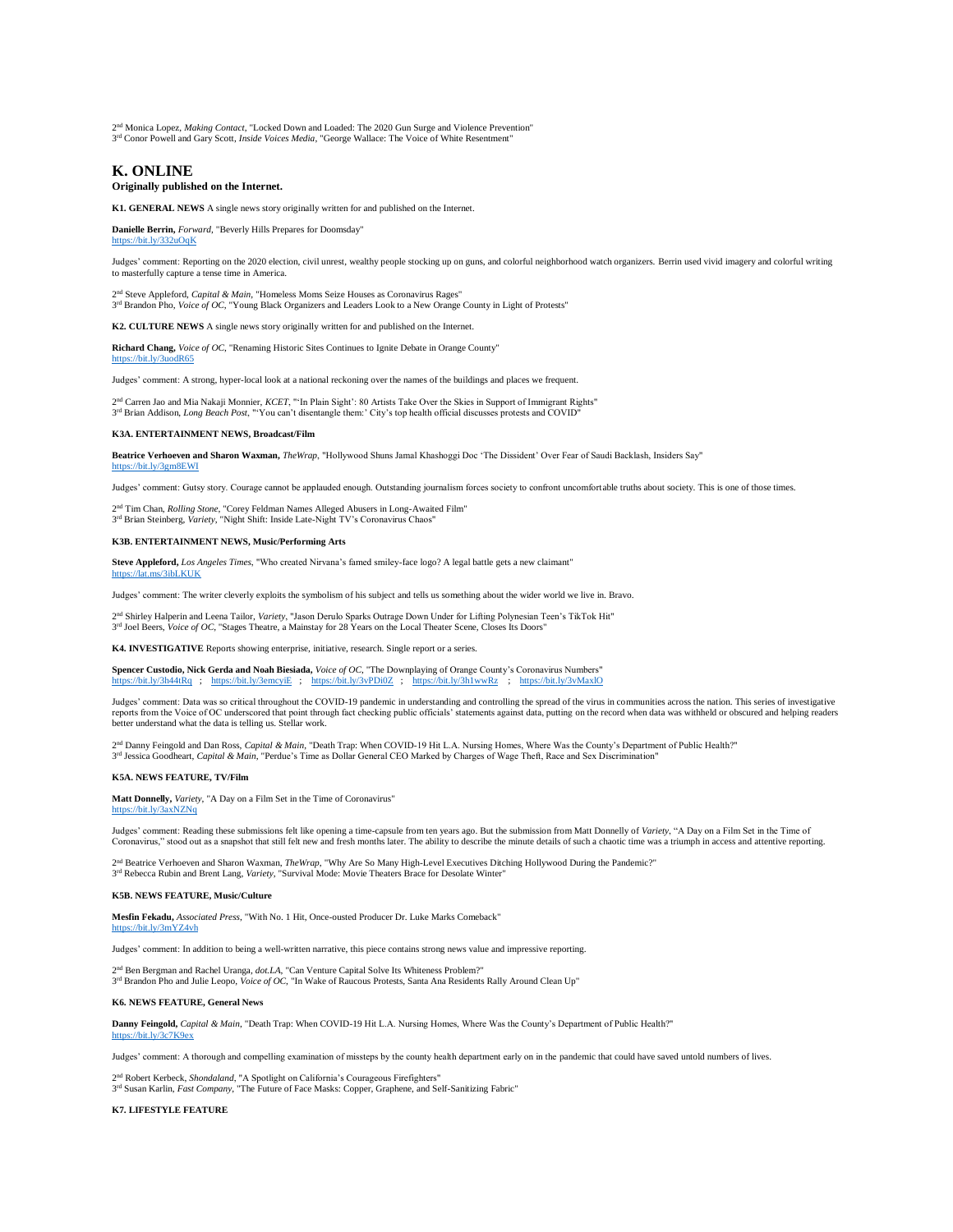**Ramin Setoodeh,** *Variety*, "Barneys, Fabulous Department Store for Movie Stars, Closes at 97" <https://tinyurl.com/49wc9jnr>

Judges' comment: When something is deeply felt, researched and experienced, the writing shines and compels the reader to experience it. This is what Lifestyle writing should be.

2<sup>nd</sup> Brittany Levine Beckman, *Mashable*, "Guy & Alison & David & Samin & Chrissy: How the internet redefined the celebrity chef" 3 rd Nadra Nittle, *NBC News*, "'We're Reclaiming These Traditions': Black Women Embrace the Spiritual Realm"

## **K8. ENTERTAINMENT FEATURE**

**Ryan Gajewski,** *Playboy*, "The Death and Unlikely Rebirth of 'The Hunt'" <https://bit.ly/3c8o2og>

Judges' comment: This piece sets an entertainment story in the context of the nation's culture; extremely well done.

2 nd Pat Saperstein, *Variety*, "'The Truffle Hunters' Directors on How They Filmed a Secretive, Vanishing World" 3<sup>rd</sup> Scott Meslow, *IGN*, "How 'The Dark Knight' Perfected Viral Movie Marketing"

#### **K9A. PERSONALITY PROFILE, Film/TV personalities**

**Scott Feinberg,** *The Hollywood Reporter*, "'Sunset Blvd.' Turns 70: Nancy Olson on Wilder Holden and Why She Walked Away from Stardom" <https://bit.ly/3iq3pbj>

Judges' comment: The writer showcases the backstory of one of the most iconic movies in Hollywood history. Through the perspective of an actress, he takes readers on a trip through a lost era.

2 nd Lucas Shaw and Mark Bergen, *Bloomberg News*, "The North Carolina Kid Who Cracked YouTube's Secret Code" 3 rd Sharon Waxman, *TheWrap*, "Inside Jeremy Strong's 'Dangerous' Approach to 'Succession' – and That 'Cringeworthy' Rap"

## **K9B. PERSONALITY PROFILE, Music/Art/Society personalities**

**Brian Addison,** *Long Beach Post*, "'I'm Not an Angel, I'm Broken': One Woman's Mission to Dignify the Homeless and Herself" <https://bit.ly/3icWxuv>

Judges' comment: This remarkable profile of Shirley Raines includes multiple sources' insights about her and has a strong news peg showing pandemic adaptations necessary in Shirley's work.

2 nd Meghann Cuniff, *Los Angeles Magazine*, "Inside a Judge's Controversial Crusade to Solve Homelessness in L.A." 3 rd Sahra Sulaiman, *Streetsblog LA*, "Evicted During COVID-19: 'I Have Been Homeless for 20 Days… What's Going to Happen to Me?'"

#### **K10. COLUMNIST**

**Norberto Santana, Jr.,** *Voice of OC*, "Latinos in Santa Ana and Anaheim Confront a Day of the Dead Unlike Any Other" <https://bit.ly/3eUGqSg>; <https://bit.ly/3b1MyH5>; <https://bit.ly/3vKDNcB>

Judges' comment: These articles revel the heart and soul of a community while bringing the readers inside. Nothing short of a wonderful read.

2 nd Rob Eshman, *Forward*, "Rob Eshman, Columnist for the Forward"

3 rd Chris Hedges, *ScheerPost*, "Chris Hedges, ScheerPost Columnist"

**K11. POLITICAL COMMENTARY, National.** One person's point of view.

**Chris Hedges**, *ScheerPost*, "Trump's Barrett Nomination Another Step Toward Christian Fascism"

## hit.ly/3eE3zbI

Judges' comment: Chris Hedges' commentary may be excessive and a touch alarmist – but eloquent writers are needed to sound the alarms, to articulate the worst-case scenarios in order to prevent them from happening.

2<sup>nd</sup> Owen Gleiberman, *Variety*, "Donald Trump Behaved in the Second Debate, Which Gave Joe Biden the Chance to Destroy Him"<br>3<sup>rd</sup> Danny Feingold, *Capital & Main*, "Trump, COVID and Needless Suffering"

## **K12. POLITICAL COMMENTARY, Local.** One person's point of view.

**Amy Alkon,** *Quillette.com*, "L.A.'s Failed Homeless Policies Turned My Home into a Prison" <https://bit.ly/3uitUlV>

Judges' comment: Consistent clarity, a ringing voice along with flashes of mordant humor are mixed with compassion to make sense of a complex problem and propose concrete solutions.

2™ Brian Addison, *Long Beach Post*, "Opinion: 29 People Died in Traffic Violence in Long Beach; We Need to Change How We Talk About It"<br>3™ Norberto Santana, Jr., *Voice of OC*, "Just One Vote Made the Difference in Brea's

#### **K13. NON-POLITICAL COMMENTARY.** One person's point of view.

**Eriq Gardner**, *The Hollywood Reporter*, "Dear Johnny Depp, Fire Your Lawyers" <https://bit.ly/3pzsfqO>

Judges' comment: Well-written essay on how things — and movie heroes — are often not what they seem. It is a great example of how we are all having to come to terms with our own behavior<br>and actions in light of the heighte

2 nd Brian Addison, *Long Beach Post*, "'Shut Up and Eat': In a World Seeking Unification, Food Can't Be Removed From Its History"

#### **K14. ENTERTAINMENT COMMENTARY on TV/Film**

3 rd Rip Rense, *The Rip Post*, "Gimme Shelter"

Jess Joho, *Mashable*, "Watching 'Little Women': We Were Four Sisters. Now We Are Three." <http://bit.ly/little-women-grief>

Judges' comment: This piece is a lovely, well-crafted meditation on the bond that sisters form and the beloved films they share, as well as the sense of loss when one dies.

2<sup>nd</sup> Richard Newby, *The Hollywood Reporter*, "Protest Backlash and the Failings of a Superhero Culture"<br><sup>3rd</sup> Owen Gleiberman, *Variety*, "The Unbearable Mumbleness of Tom Hardy"

### **K15. ENTERTAINMENT COMMENTARY on the Arts**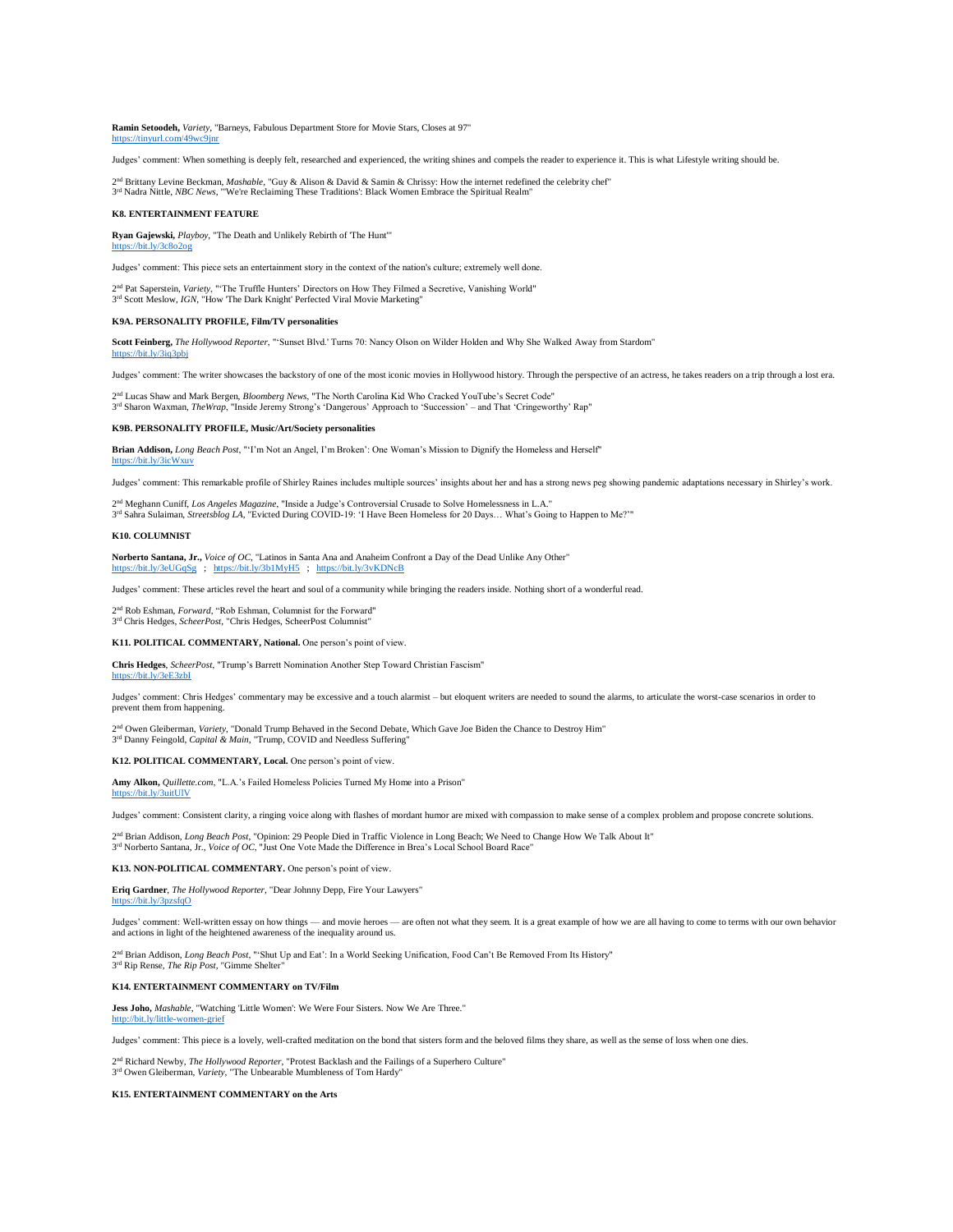#### **Simi Horwitz,** *Forward*, "Gloria Steinem Is Having a Moment" <https://bit.ly/3xeONj6>

Judges' comment: The energetic and thoughtful observations, written with great verve and authority, result in an unforgettable piece.

2 nd Jem Aswad, *Variety*, "The Beatles' 'Get Back' Preview: Peter Jackson Rewrites the Ending of Rock's Greatest Fairy Tale" 3<sup>rd</sup> Christina Campodonico, *KCET*, "Southland Sessions: Jacob Jonas' Creativity Soars Within Pandemic's Restrictions"

## **K16. BLOG, INDIVIDUAL.** Submit any single day.

**Sharon Waxman,** *TheWrap*, "Sharon Waxman's WaxWord" <https://bit.ly/3gnURPn>; <https://bit.ly/3cvdJuC>; <https://bit.ly/3pEAWjB>

Judges' comment: Writing that exhibits both a clear voice and an insider's understanding of the entertainment industry are much to be admired in this winning entry.

2 nd Brad A. Johnson, *Food & Travel* (blog), "Headfirst into the Dawn: Los Angeles to San Francisco on \$700 a Day (a Memoir)" 3 rd Scott Feinberg, *The Hollywood Reporter*, "The Race"

**K17. BLOG, GROUP.** Best collective or institutional blog; submit any single day.

**Ashley Cullins and Eriq Gardner,** *The Hollywood Reporter*, "THR, Esq." <https://bit.ly/3x8NX7r>

Judges' comment: "TR, Esq" is the best of the blogs, with timely, consistent quality that also covers well the legal aspects of the entertainment industry.

2 nd Aaron Couch and Borys Kit, *The Hollywood Reporter*, "Heat Vision"

3 rd Streetsblog Los Angeles, *Streetsblog Los Angeles*

## **K18. WEBSITE, NEWS ORGANIZATION EXCLUSIVE TO THE INTERNET**

#### *IndieWire***,** IndieWire staff wire.com

Judges' comment: IndieWire.com is creative, well-curated and popping with photos and subtle splashes of color.

2 nd *Voice of OC,* Sonya Quick 3 rd *Capital & Main,* Capital & Main staff

### **K19. WEBSITE, TRADITIONAL NEWS ORGANIZATION**

*The Hollywood Reporter*, The Hollywood Reporter <https://thr.com/>

Judges' comment: The Hollywood Reporter website makes a good first impression with a beautiful typeface, crisp and clean organization, and high quality images that draw the reader in to stories and sections, without distractions.

2 nd *The Imprint*, The Imprint 3 rd *Variety*, Variety

## **L. SOCIAL MEDIA**

## **Judged on content, creativity and engagement.**

**L1. BEST USE OF SOCIAL MEDIA TO ENHANCE and/or COVER A STORY By an independent journalist.** Maximum two days coverage of an individual story. **– N/A**

**L2. BEST USE OF SOCIAL MEDIA TO ENHANCE and/or COVER A STORY By a journalist tied to an organization** Maximum two days coverage of an individual story.

**Mesfin Fekadu,** *Associated Press*, "AP Entertainment Stories Told Through Instagram Stories" bit.ly/2K2I7Bw

Judges' comment: Mesfin Fekadu's entry is more than just a story covered or amplified on social media; it integrates the platform into the reporting and presentation for a product that works beautifully here but would not have been as effective on any other platform.

2<sup>nd</sup> Melody Waintal, *Dimelo, USC Annenberg Media*, "Dimelo: Don't Be Rice-ist! Try These Latinx Dishes" 3<sup>rd</sup> Melody Waintal and Ignacio Ventura, *Dimelo, USC Annenberg Media*, "Dimelo Presents: A College Students' Guide to the Census"

**L3. BEST USE OF SOCIAL MEDIA TO ENHANCE and/or COVER A STORY By a group** Maximum two days coverage of an individual story.

**Christina Schoellkopf, Jessica Roy, Fidel Martinez and Adriana Lacy**, *Los Angeles Times*, "Reporting the Loss of Kobe Bryant" <https://bit.ly/3pJgMFb>; <https://bit.ly/2SkGu6L>; <https://bit.ly/3ivWPQC>; <https://bit.ly/3cwKaZV>; <https://bit.ly/3xdEufe>; <https://bit.ly/3gqQXoZ>; <https://bit.ly/2Sl6RcN> ; <https://bit.ly/3pJhXnY>; <https://bit.ly/3iA6o0Q>

Judges' comment: The LA Times' social media coverage of Kobe Bryant's death shows a firm grasp on the use of social media as a journalistic tool. It included breaking news, follow-up details, interesting sidebar content, reader-generated content and use of multiple platforms for significant, measurable impact among readers. Well done.

2<sup>nd</sup> JOVRNALISM staff, *JOVRNALISM*, "Cultural Burning: Keeping Tradition Aflame" 3<sup>rd</sup> JOVRNALISM staff, *JOVRNALISM*, "Finding Home AR Experiences"

**M. FOREIGN CORRESPONDENTS based in Southern California. Print, radio, TV or online. An English translation must be submitted along with the original work.** 

### **M1. NEWS**

**Christele Jaime and Aviva Fried,** *ARTE*, "COVID-19, a Poor People's Disease?"

## .ly/2OBcsL8

Judges' comment: A well-told story about undocumented farm workers whose struggles are compounded by COVID-19 pandemic. Backed by stunning photography and interviews, the reporter digs out the challenges of those who sustain America's food-supply chain.

2 nd Valerie Defert and Pierrick Leurent, *France 24*, "What Would a Year of Distance Learning Mean for Children in California?" 3 rd Valerie Defert and Pierrick Leurent, *France 24*, "The Battle Over Obamacare: California vs. Texas"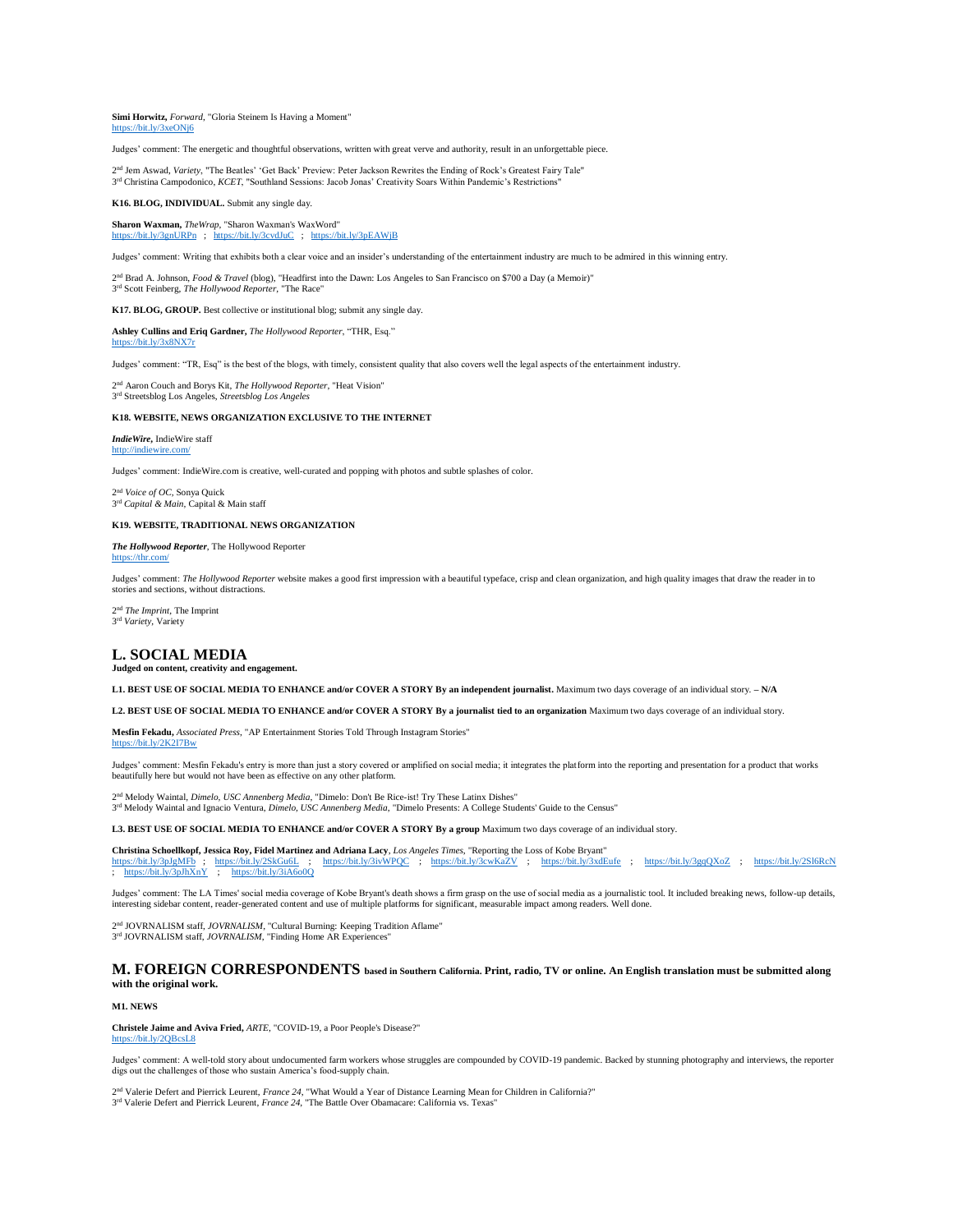## **M2. FEATURE** Profiles, lifestyle, and other topics.

**Roberto M. Croci**, *ELLE Italia*, "Art-ivism: Nikkolas Smith"

<https://bit.ly/3pWxW2j>

Judges' comment: Following the murder of George Floyd, Croci found and wrote a fascinating profile of a guerrilla artist, Nikkolas Smith, who portrayed the faces of martyrs in urban settings.

2 nd Alessandra Mattanza, *FORBES Italy*, "Interview with Joseph Gordon-Levitt and Jared Geller - HitRecord" 3 rd Katharina Wilhelm, *ARD German Public National Radio*, "Alltägliche Erniedrigung - Rassismus in den USA"

## **M3. PERSONALITY PROFILE – N/A**

## **M4. ENTERTAINMENT NEWS or FEATURE**

**Adam Tanswell**, *Total Film*, "The Making of Antebellum: Southern Gothic" <https://bit.ly/3p6sMSG>

Judges' comment: Through interviews with the *Antebellum* film's creator and star, Tanswell tells the story about the making of the film – inspired by the creator's bad dream -- about a modern Black woman transported back to the slavery time in the South. Well-done.

2 nd Zulekha Nathoo and Sharon Wu, *CBC News*, "'Last of Us 2' Has Changed the Game for Accessibility" 3 rd Tom Walters and Liam Hyland, *CTV National News*, "Kirk Douglas Obit"

**M5. COLUMNIST or CRITIC** One person's point of view on any subject.

**Natasha Hakimi Zapata,** *The Nation*, "How Brexit Infected Britain's Coronavirus Response" <https://bit.ly/3sRKMhZ>

Judges' comment: Kudos to the author for crafting a well-researched piece that compares and contrasts the UK's and other European countries' struggles to contain COVID-19, and the impact of Brexit. It is a timely, engaging analysis.

2 nd Tom Walters, *CTV National News*, "A Call to Serve" 3 rd Mary O'Hara, *The Guardian*, "After the Trump Years, How Will Biden Help the Millions of Americans in Poverty?"

## **N. STUDENT MEDIA**

**Student media includes groups with students in charge, including school newspapers and/or online publications. Student media: high school, local college, university undergraduate or graduate publications or news websites.** 

## **N1. BEST COLLEGE NEWSPAPER**

*The Valley Star***,** The Valley Star staff <https://www.thevalleystarnews.com/newspapers>

Judges' comment: The mix of stories on the first few pages was great, the paper was easy to read, and well-organized, the photos were sharp and the layout was tight.

2 nd *The Corsair,* The Corsair staff 3 rd *Pepperdine Graphic Media*, Madeleine Carr, "Graphic Newspaper Feb. 27, 2020"

#### **N2. BEST HIGH SCHOOL NEWSPAPER**

*The Mirror*, The Mirror Staff, Andre Rodas and Ani Tutunjyan, "The Mirror 02/20; 03/20; 10/20; 12/20" //www.yumpu.com/user/thevnhsmirror

Judges' comment: The layout is tight, colorful and fun, and the graphics and photography are well-placed.

2 nd *The Pearl Post*, The Pearl Post staff, "November 2020 Issue" 3<sup>rd</sup> The Matador, Waldemar Lan, Qilin Li and Amanda Lerma

#### **N3. BEST COLLEGE NEWS WEBSITE**

<https://csulauniversitytimes.com/>

*CSULA University Times*, Tahiti Salinas, Rosio Flores, Joshua Letona, Marisa Martinez and Brennan Hernandez, "csulauniversitytimes.com"

Judges' comment: With the layout, stories and subheads clear on the page, this college website is excellent and, unlike any of the others, is to be lauded for understanding its audience by having a section in Spanish.

2<sup>nd</sup> *The Los Angeles Loyolan*, The Los Angeles Loyolan staff, "laloyolan.com"<br>3<sup>rd</sup> *The Valley Star*, The Valley Star staff, "thevalleystarnews.com"

#### **N4. BEST HIGH SCHOOL NEWS WEBSITE**

*Tribe Tribune (Fullerton Union High School)*, Tribe Tribune staff, "tribetribune.com" <https://tribetribune.com/>

Judges' comment: Very clean and comprehensive website with impressive content.

2<sup>nd</sup> The Matador, The Matador staff, "thematadorsghs.us" 3<sup>rd</sup> *Accolade*, Tommy Li and Andrew Ngo, "shhsaccolade.com"

#### **N5. BEST NEWS PHOTO**

**Yannick Peterhans,** *USC Annenberg Media*, "Students Gather on Streets to Celebrate Election Results"

<https://bit.ly/3tQkY6B>

Judges' comment: In a year full of social unrest, a celebration can look a lot like conflict, but Peterhan's photo does well to capture jubilation with colorful smoke and eyes smiling through masks. A powerful photo that tells multiple stories.

2 nd Joshua Mejia, *Cal State LA's University Times*, "Peaceful Protest at Cal State LA" 3<sup>rd</sup> The Corsair Staff, *The Corsair*, "Thousands in LA Protest the Death of George Floyd"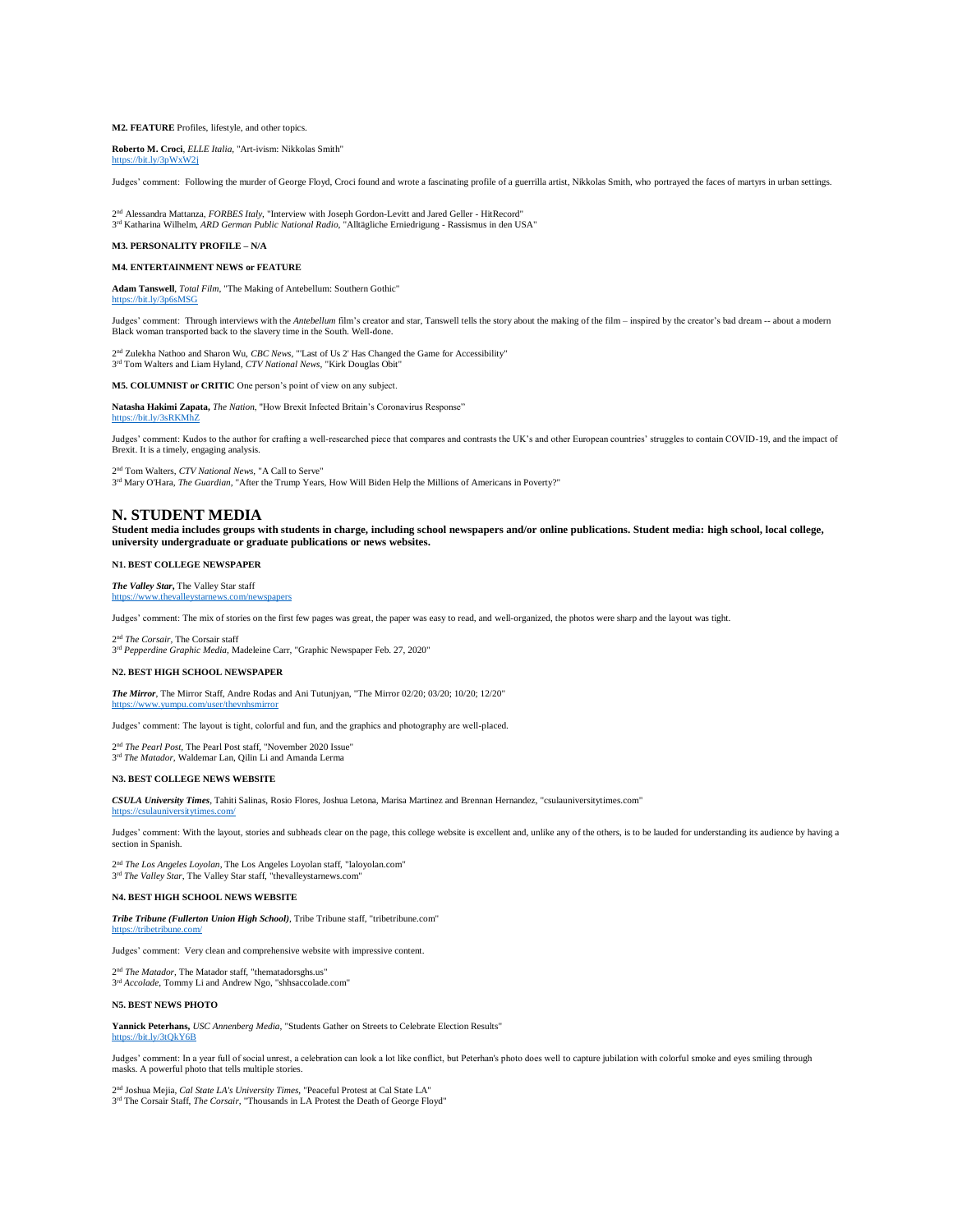## **N6. BEST FEATURE PHOTO**

**Ivan Delgado,** *The Mirror*, "Photo of the Week: September 21-25"

<https://bit.ly/3vGMCVi>

Judges' comment: Powerful black-and-white portrait of a Latinx couple bursting with cultural color.

2 nd The Corsair Staff, *The Corsair*, "2020 in Review" 3 rd Louis White, *LACC*, "Asian Hate"

#### **N7. BEST NEWS WRITING, Sports/Arts – PRINT or ONLINE** See N10.

#### **N8. BEST NEWS WRITING, Campus Issues – PRINT or ONLINE**

**Karen Wang, Olivia Novato, Alexander Song and Hala Khalifeh,** *USC Annenberg Media*, "USC Community Uses 3D Printing to Combat Medical Equipment Shortage During Covid-19 Pandemic" <http://bit.ly/30gGEfF>

Judges' comment: Timely story on campus use of technology during the pandemic. Multiple sources helped this story along.

2 nd Ashley Mowreader, *Pepperdine Graphic Media*, "School of Public Policy Dean Shares Petition Against 'Far Left Indoctrinating' Curriculum" 3<sup>rd</sup> Iman Palm, *Daily Forty-Niner*, "CSULB Students Face Added Stress as Professors Implement Strict Online Testing Rules"

## **N9. BEST NEWS WRITING, Off-Campus Issues – PRINT or ONLINE**

**Brianna Willis,** *Pepperdine Graphic Media*, "Inequality: What It's Like to Be Black During COVID-19" <https://bit.ly/3xlqGPQ>

Judges' comment: This well-researched, comprehensive and timely piece does exactly what good reporting is supposed to do: sound the clarion call!

2 nd Tahiti Salinas, *University Times' Community News*, "South Gate Residents Question Water Quality Issues: Documents Obtained Show Tainted Water" 3<sup>rd</sup> Caroline Yu, *Cronkite News/LA Bureau*, "Changes in Flight Paths at Burbank Airport Are Causing Distress in Surrounding Communities"

**N10. BEST SPORTS/ARTS WRITING – PRINT or ONLINE** 

**Reagan Griffin Jr. and Eddie Sun,** *USC Annenberg Media*, "Meet the Mobleys" <https://bit.ly/30bxwJl>

Judges' comment: The writers' story is very strong and informational.

2 nd Yemayá Williams, *Agency*, "Who Is More Black?"

3 rd Christin Karr, *Pepperdine Graphic Media*, "Alumnus Hopes to Inspire LGBTQ+ Acceptance Through Entertainment Industry"

## **N11. BEST FEATURE WRITING, Campus Issues – PRINT or ONLINE**

**Baoqi "Eileen" Chen,** *USC Annenberg Media*, "Shared Living and Working Spaces Provide International Students with Stability Amid Uncertainty" <http://bit.ly/3qogBxA>

Judges' comment: Chen's story is an eye-opening, important piece of journalism about the lengths some international students went through during this pandemic to get their education.

2<sup>nd</sup> Hannah Schoenbaum, *Medill Reports*, "California Students Receiving Free, Reduced-price Meals Face Accessibility Challenges During Pandemic" 3 rd Natalie Bettendorf, *USC Annenberg Media*, "One Year Ago Today, Matthew Olson Died on the I-110"

#### **N12. BEST FEATURE WRITING, Off-Campus Issues – PRINT or ONLINE**

**Sarah Donahue,** *Cronkite News at ASU*, "Urban Farm Provides Homeless Shelter Residents with Good Food and Opportunities"

<https://bit.ly/3obt9sQ>

Judges' comment: This well-told, optimistic story about the "holistic approach to homelessness" is a revelation and an important piece of reporting.

2<sup>nd</sup> Kate Lý Johnston, *USC Annenberg Media*, "13 rides, 36 Different Political Opinions" 3 rd Alexandra Williams, *Tribe Tribune*, "College Admissions Now Based on Dumb Luck"

### **N13. BEST PERSONALITY PROFILE, Campus Personalities – ANY PLATFORM**

**Juan Vega de Soto,** *USC Annenberg Media*, "Profiles from a Polarized America: A Portrait in Liberty" <https://bit.ly/33hnp73>

Judges' comment: A well-written profile featuring a lively interaction between the reporter and the controversial professor. The result is a clear portrait the reader can judge for herself.

2 nd Joshua Letona, *Cal State LA's University Times*, "Homeless Student Fights to Stay at Cal State LA" 3<sup>rd</sup> (tie) Melody Waintal, Dimelo, *USC Annenberg Media*, "USC Student Brings Peruvian Flavor to Hot Sauce"<br>3<sup>rd</sup> (tie) Kelsey Collesi, *Cronkite News/LA Bureau*, "Coaches of Color Dominate in the Pac-12"

#### **N14. BEST PERSONALITY PROFILE, Off-Campus Personalities – ANY PLATFORM**

**Catherine Valdez and Amairani Hernandez,** *Cal State LA's University Times - Community News*, "Local Comedian Miguel Lugo Embraces Disability"

Judges' comment: A beautiful, inspirational profile of an amazing guy that warms the heart.

2<sup>nd</sup> Chiara Nonni, *Ampersand*, "Distraction, Nostalgia, Connection: Finding Support in Fandom During Covid-19"<br><sup>3rd</sup> Lauren Berny and Pablo Unzueta, *Daily Forty-Niner*, "Generations of Ink"

#### **N15. BEST TV REPORTING, PODCAST or STREAM**

<https://csulauniversitytimes.com/comedian/>

**JOVRNALISM staff,** *JOVRNALISM*, "Who We Are: Finding Home" <https://findinghome.jovrnalism.io/>

Judges' comment: Brilliant videography, crisp editing and standout writing combine to bring this unusual story to life.

2<sup>nd</sup> Beatrice Alcala, Angelia Coyne, Rebecca Grazier and Diego Chaves, *LACC*, "Citizens Protest Andres Guardado Shooting"